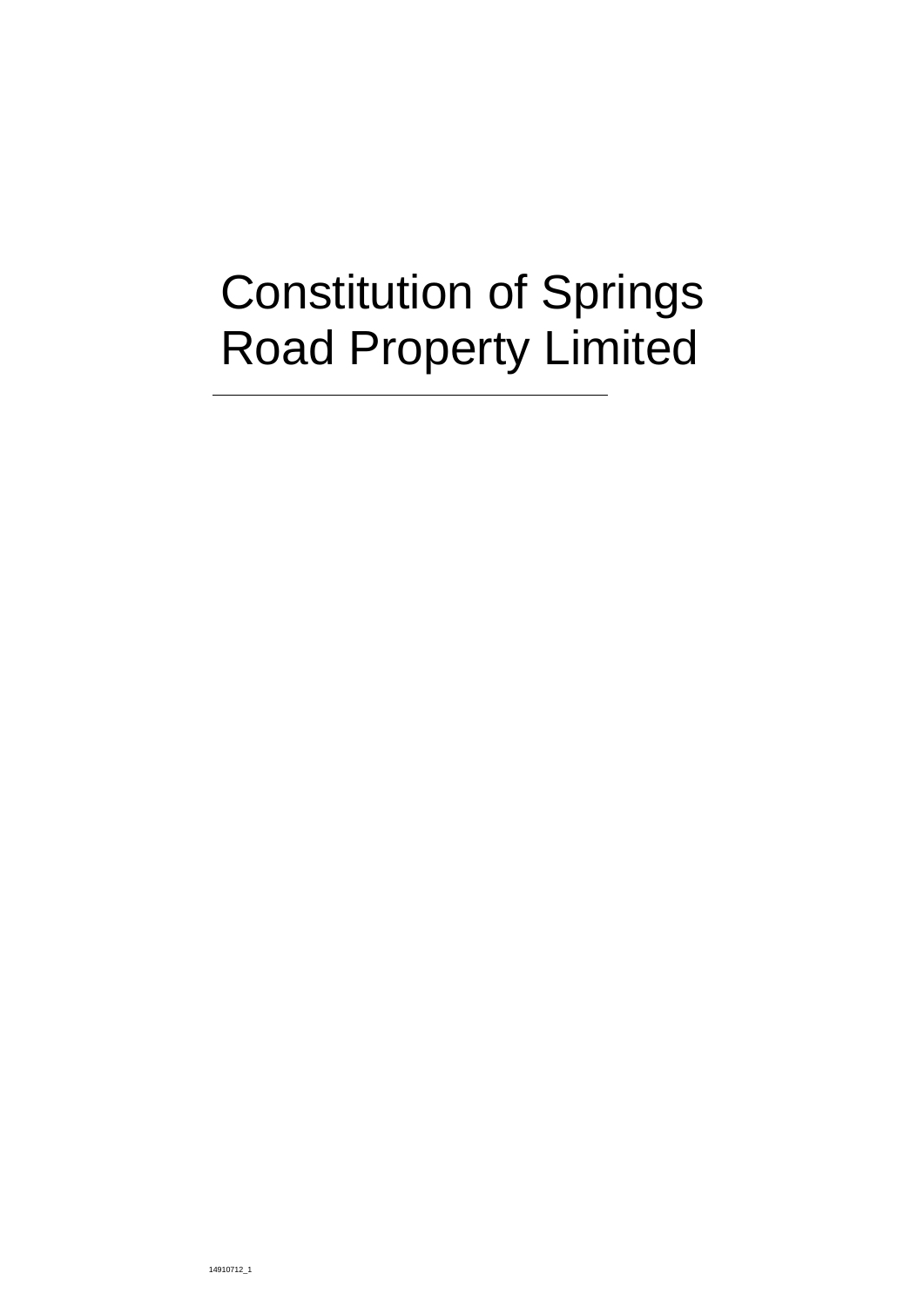# **CONTENTS**

| 1. |  |
|----|--|
| 2. |  |
| 3. |  |
| 4. |  |
| 5. |  |
| 6. |  |
| 7. |  |
| 8. |  |
| 9. |  |
|    |  |
|    |  |
|    |  |
|    |  |
|    |  |
|    |  |
|    |  |
|    |  |
|    |  |
|    |  |
|    |  |
|    |  |
|    |  |
|    |  |
|    |  |
|    |  |
|    |  |
|    |  |
|    |  |
|    |  |
|    |  |
|    |  |
|    |  |
|    |  |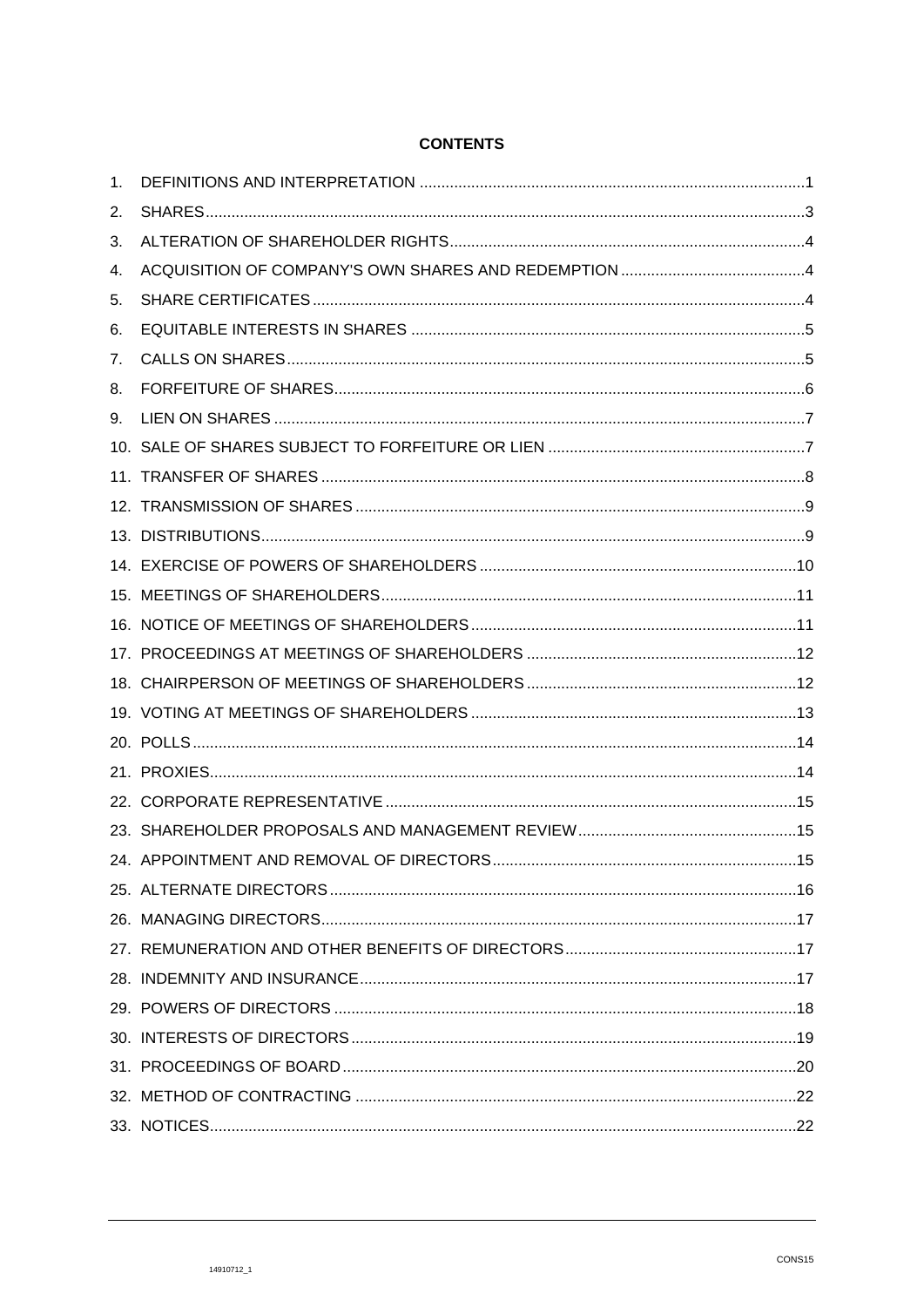#### **CONSTITUTION**

#### **OF**

#### **SPRINGS ROAD PROPERTY LIMITED**

## **1. DEFINITIONS AND INTERPRETATION**

1.1 **Definitions**: In this Constitution, unless the context otherwise requires:

"**Act**" means the Companies Act 1993.

"**Alternate Director**" means a person appointed as an alternate director of the Company in accordance with this Constitution.

"**Board**" means Directors who number not less than the required quorum, acting together as a board of Directors.

"**Class**" means a class of Shares having attached to them identical rights, privileges, limitations and conditions.

"**Company**" means Springs Road Property Limited.

"**Constitution**" means this constitution, as altered from time to time.

"**Director**" means a person appointed as a director of the Company in accordance with this Constitution.

"**Distribution**" has the meaning set out in section 2(1) of the Act.

"**Interest Group**" has the meaning set out in section 116 of the Act.

"**Interested**", in relation to a Director, has the meaning set out in section 139 of the Act.

"**month**" means calendar month.

"**Ordinary Resolution**" means a resolution that is approved by a simple majority of the votes of those Shareholders entitled to vote and voting on the question.

"**person**" includes an individual, partnership, firm, company, body corporate, corporation, association, organisation, trust, a state or government or any agency thereof, a municipal, local or regional authority, and any other entity or organisation, whether incorporated or not (in each case whether or not having a separate legal personality).

#### "**Personal Representative**" means:

- (a) in relation to a deceased individual Shareholder, the executor, administrator or trustee of the estate of that Shareholder;
- (b) in relation to a bankrupt individual Shareholder, the assignee in bankruptcy of that Shareholder; and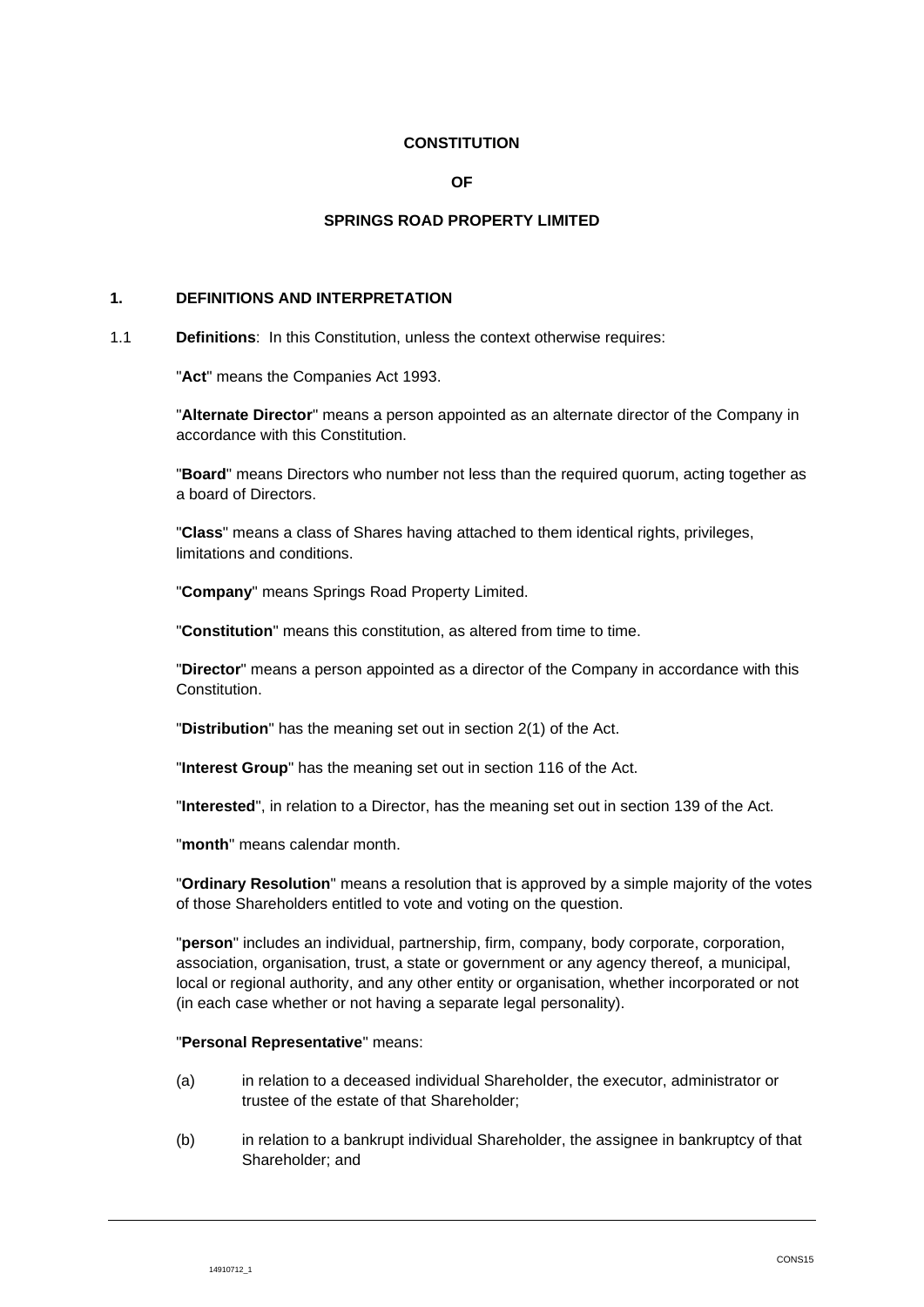(c) in relation to any other individual Shareholder, a person appointed or deemed to have been appointed to administer property under the Protection of Personal and Property Rights Act 1988, a manager appointed or deemed to have been appointed thereunder, and a donee of an enduring power of attorney complying with that statute.

"**Records**" means the documents required to be kept by the Company under section 189(1) of the Act.

#### "**Representative**" means:

- (a) a person appointed as a proxy under clause [21;](#page-15-0)
- (b) a Personal Representative; or
- (c) a representative appointed by a corporation under clause [22.1.](#page-16-0)

"**Share**" means a share issued, or to be issued, by the Company, as the case may require.

"**Shareholder**" means a person whose name is entered in the Share Register as the holder for the time being of one or more Shares.

"**Share Register**" means the share register for the Company kept in accordance with the Act.

"**Special Resolution**" means a resolution approved by a majority of 75% or more of the votes of those Shareholders entitled to vote and voting on the question.

"**working day**" has the meaning set out in section 2 of the Act.

- 1.2 **Interpretation**: In this Constitution, unless the context otherwise requires or specifically stated otherwise:
	- (a) the table of contents, headings and descriptions relating to sections of the Act, are inserted for convenience only and shall be ignored in construing this Constitution;
	- (b) the singular includes the plural and vice versa;
	- (c) reference to a statute or other law includes regulations, rules, orders and other instruments under it and consolidations, amendments, re-enactments or replacements of any of them (whether before or after the date of adoption of this Constitution);
	- (d) "written" and "in writing" include any means of reproducing words, figures and symbols in a tangible and visible form;
	- (e) words and expressions defined or explained in the Act (unless expressly defined or explained in this Constitution) have the same meaning in this Constitution;
	- (f) any word or expression cognate with a definition in this Constitution has a meaning corresponding or construed to that definition; and
	- (g) references to clauses and subclauses are references to clauses and subclauses in this Constitution, unless stated otherwise.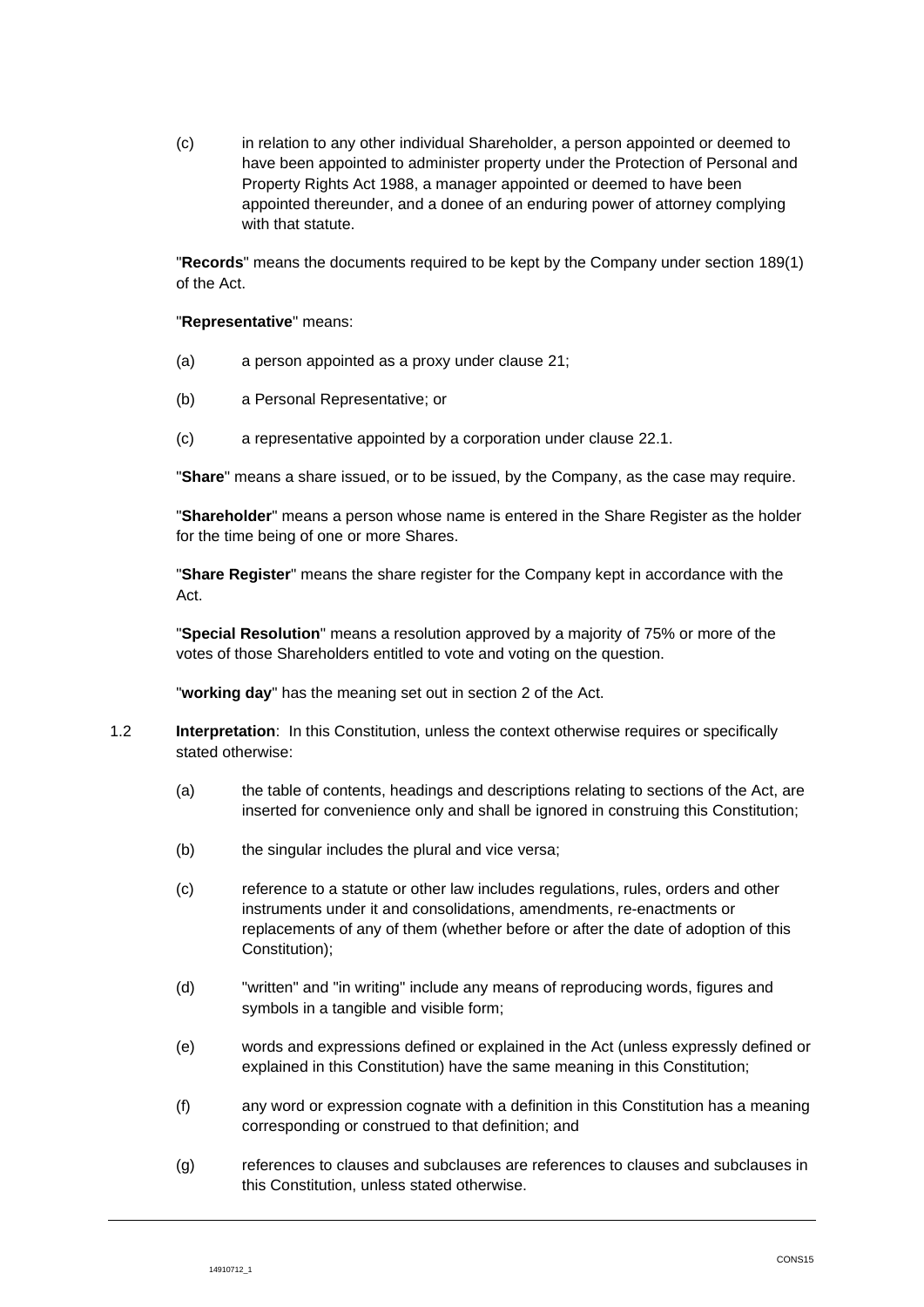- 1.3 **Constitution not to prevail over Act**: This Constitution has no effect to the extent that it contravenes the Act, or is inconsistent with it, provided that if there is any conflict between:
	- (a) a provision in this Constitution and a provision in the Act which is expressly permitted to be altered by this Constitution; or
	- (b) a word or expression defined or explained in the Act and a word or expression defined or explained in this Constitution,

the provision, word or expression in this Constitution prevails.

#### <span id="page-4-1"></span>**2. SHARES**

- 2.1 **Classes of Shares**: Different Classes of Shares may be issued by the Company in accordance with the provisions of this Constitution. Without limiting the Classes which may be issued, any Share may be issued upon the basis that it:
	- (a) confers preferential rights to distributions of capital or income;
	- (b) confers special, limited or conditional voting rights;
	- (c) does not confer voting rights; or
	- (d) is redeemable in accordance with section 68 of the Act.
- <span id="page-4-2"></span>2.2 **Board may issue Shares and other securities**: The Board may issue Shares, securities that are convertible into or exchangeable for Shares, or options to acquire Share, to any person and in any number it thinks fit.
- 2.3 **Pre-emptive rights**: Section 45 of the Act does not apply to the issue of Shares.
- 2.4 **Consolidation and subdivision of Shares**: The Board may:
	- (a) consolidate and divide the Shares or any Class; and
	- (b) subdivide the Shares or any Class,

in each case in proportion to those Shares or the Shares in that Class, as the case may be.

- <span id="page-4-0"></span>2.5 **Bonus issues**: The Board may resolve to apply any amount which is available for Distribution either:
	- (a) in paying up in full Shares or other securities of the Company to be issued credited as fully paid to:
		- (i) the Shareholders who would be entitled to that amount if it were distributed by way of dividend, and in the same proportions; and
		- (ii) if applicable, the holders of any other securities of the Company who are entitled by the terms of issue of such securities to participate in bonus issues by the Company, whether at the time the bonus issue is made to the Shareholders, or at some later time, in accordance with their respective entitlements; or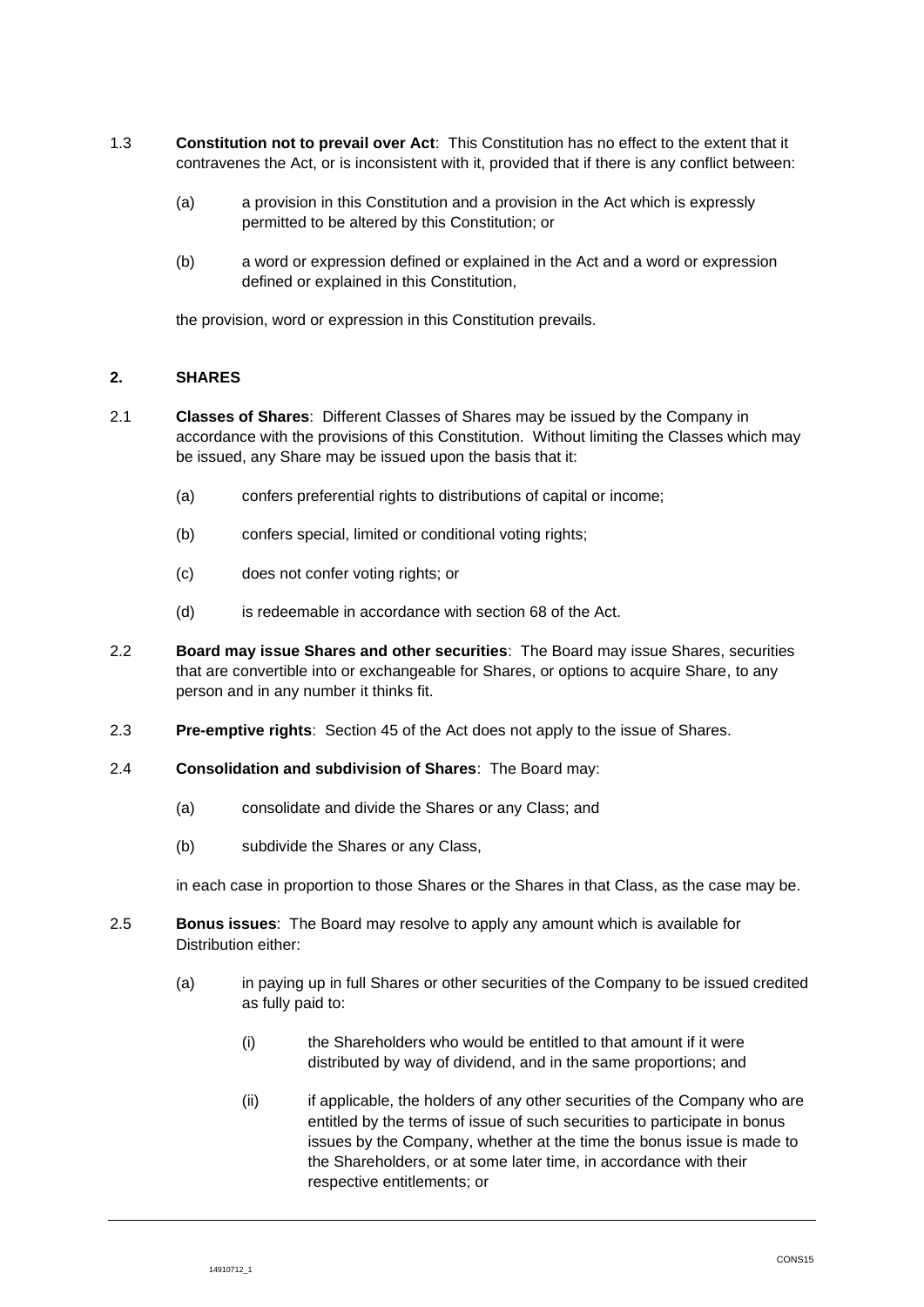(b) in paying up any amount which is unpaid on any Shares held by the Shareholders referred to in subclause [2.5\(a\)\(i\),](#page-4-0)

or partly in one way and partly in the other.

- 2.6 **Shares in lieu of dividends**: The Board may exercise the right conferred by section 54 of the Act to issue Shares to any Shareholders who have agreed to accept the issue of Shares, wholly or partly, in lieu of proposed dividends or proposed future dividends.
- 2.7 **Fractional entitlements**: The Board may, in exercising any powers pursuant to this clause [2,](#page-4-1) deal with fractional entitlements to Shares or other securities in such manner as the Board considers equitable and in the interests of the Company.
- 2.8 **Initial shares**: The right to vote conferred on a promoter of an offer of equity and debt securities pursuant to the Securities Act (Single Commercial Property Companies) Exemption Notice 1994, by virtue of the promoter holding the initial shares, shall cease immediately prior to the offer being made.

## **3. ALTERATION OF SHAREHOLDER RIGHTS**

- 3.1 **Special Resolution required**: Any action affecting the rights, privileges, limitations or conditions attached to any Shares by this Constitution or the Act must be approved by Special Resolution of each Interest Group.
- 3.2 **Meetings of Interest Groups**: The provisions of this Constitution relating to meetings of Shareholders shall apply to separate meetings of the Shareholders in each Interest Group, except that the necessary quorum shall be two persons holding or representing the holders of not less than one third of the Shares of the relevant Interest Group. Any Shareholder in the Interest Group present in person or by Representative may demand a poll.
- 3.3 **Issue of further Shares**: The issue of further Shares ranking equally with, or in priority to, any existing Shares, whether as to voting rights, Distributions or otherwise, will not be treated as be an action affecting the rights attaching to the existing Shares of that Class.

## **4. ACQUISITION OF COMPANY**'**S OWN SHARES AND REDEMPTION**

- 4.1 **Company may purchase Shares**: The Company may purchase or otherwise acquire Shares from one or more Shareholders in accordance with the provisions of the Act and may, subject to any requirements or restrictions imposed by law, hold any Shares so purchased or acquired.
- 4.2 **Company may redeem Shares**: The Company may redeem any one or more of its Shares at its option for a consideration that is the fair market value of the shares at the time of redemption as determined by a suitably qualified person who is not associated with or interested in the Company as appointed by the Board.

#### **5. SHARE CERTIFICATES**

5.1 **Issue of Share certificates**: The Company may issue Share certificates in respect of all or any Shares and must, within 20 working days after receiving an application by a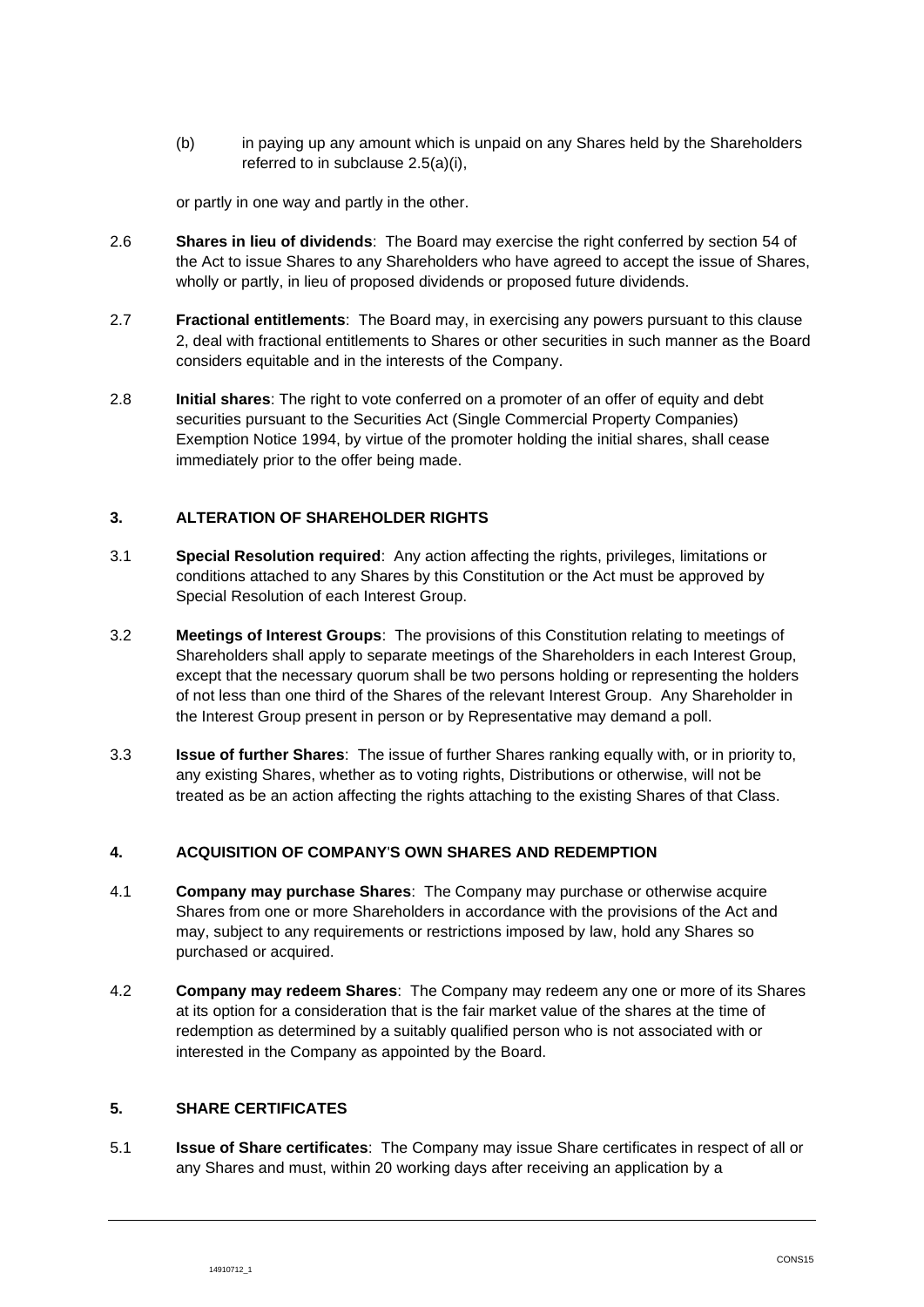Shareholder, send to that Shareholder a Share certificate, in accordance with section 95 of the Act.

#### 5.2 **Replacement Share certificates**: The Company:

- (a) may issue a replacement certificate for any Share certificate that is worn out or defaced; and
- (b) shall issue a replacement Share certificate for one that has been lost or destroyed,

subject to satisfactory proof of that fact, payment of the reasonable expenses of the Company and, if so required by the Board, an appropriate indemnity being given to the Company.

## **6. EQUITABLE INTERESTS IN SHARES**

- 6.1 **No notice of trusts**: No notice of a trust, whether express, implied, or constructive, may be entered on the Share Register.
- 6.2 **No recognition of equitable interests**: Except as required by law, no person shall be recognised by the Company as holding any Share upon trust and the Company shall not be bound by, nor be compelled to recognise (even after notice), any equitable, contingent, future or partial interest in any Share, or any interest in any fraction or part of a Share or (except as provided by this Constitution or by law) any other rights in respect of any Share, except an absolute right of the registered holder to the entire Share.

## **7. CALLS ON SHARES**

- 7.1 **Board may make calls**: The Board may, from time to time, make such calls as it thinks fit upon the Shareholders in respect of any amounts unpaid on any Shares held by them which are not made payable at fixed times by the terms of issue of those Shares. A call may be made payable by instalments. The Board may revoke or postpone any call.
- 7.2 **Time of call**: A call is deemed to be made at the time when the resolution of the Board making the call is passed.
- 7.3 **Fixed instalments deemed calls**: An amount which, by the terms of issue of a Share, is payable on allotment or at a fixed date is deemed for the purposes of this Constitution to be a call duly made and payable on the date on which the amount is payable.
- 7.4 **Notice of call**: At least 10 working days' notice of any call shall be given to the holder of the Share in respect of which the call is made, specifying the time and place of payment.
- 7.5 **Differential calls**: The Board may, on the issue of Shares, differentiate between the Shareholders as to the amounts to be paid in respect of the Shares and the times of payment of such amounts.
- 7.6 **Manner of payment**: A Shareholder by whom a call is payable shall pay the amount of the call to the Company at the time and place specified by the Board.
- 7.7 **Joint Shareholders**: Joint Shareholders are jointly and severally liable to pay all calls in respect of Shares registered in their names.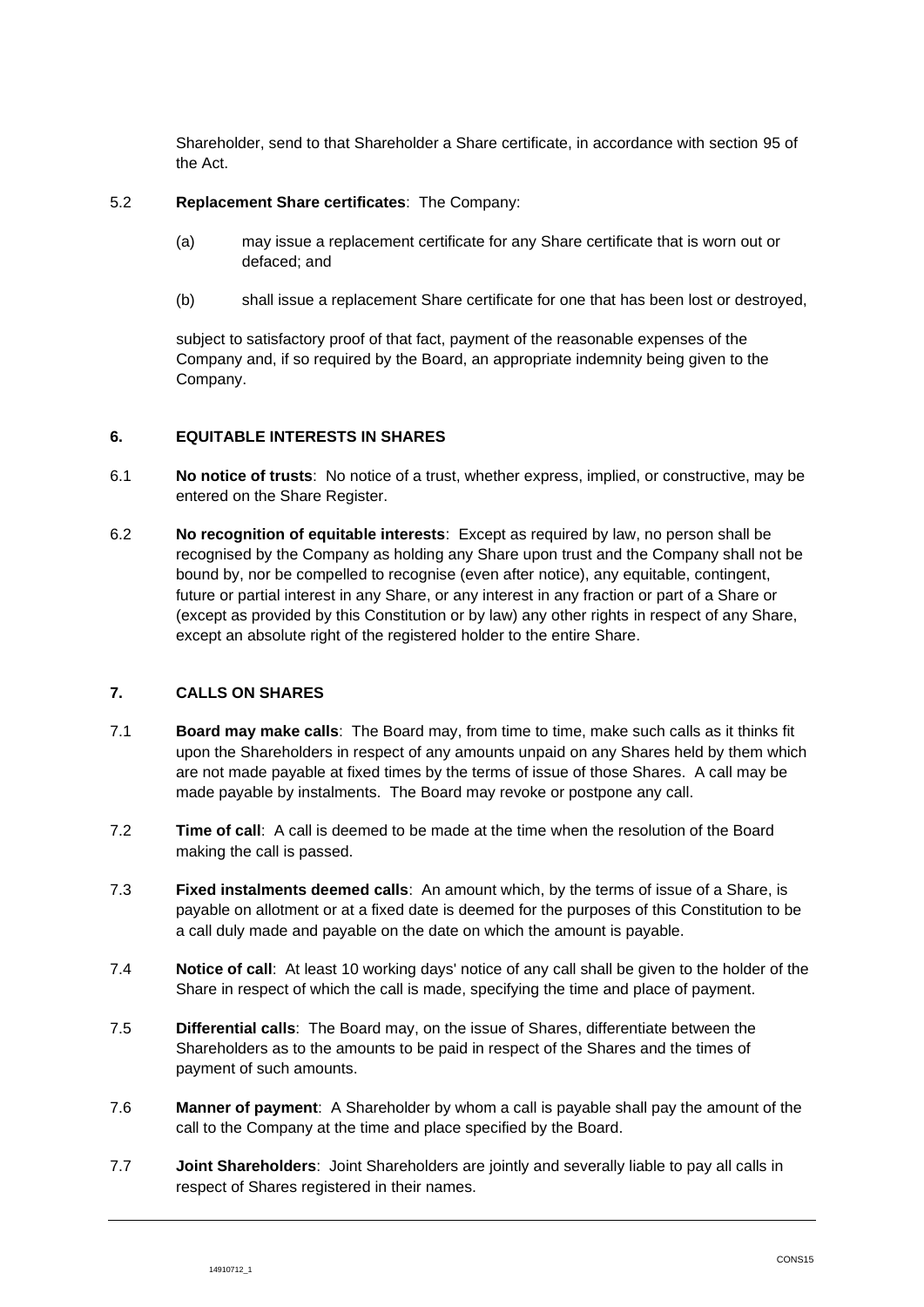- 7.8 **Default interest**: If a call in respect of a Share is not paid on or before the due date, the Shareholder by whom the call is payable shall pay interest on the call from the due date to the date of actual payment at such rate as the Board may reasonably determine, unless the Board waives payment of interest wholly or in part.
- 7.9 **Proceedings for recovery of call**: In any proceedings for recovery of a call:
	- (a) it is sufficient to prove that:
		- (i) the name of the relevant Shareholder is entered in the Share Register as the holder, or one of the holders, of the Shares to which the call relates; and
		- (ii) except in relation to any amount which, by the terms of issue of a Share, is payable on allotment or at a fixed date, the resolution making the call is entered in the Records and notice of the call has been duly given,

and proof of the matters mentioned in this clause is conclusive evidence of the debt; and

- (b) it is not necessary to prove the appointment or qualification of any member of the Board which made the call nor any other matter.
- 7.10 **Payment in advance of calls**: The Company may receive from any Shareholder in advance any amount uncalled and unpaid upon any Shares held by that Shareholder and may, until the date on which the amount becomes payable pursuant to a call, pay interest on the amount at such rate as the Board and the Shareholder agree.

## **8. FORFEITURE OF SHARES**

- 8.1 **Notice requiring payment of call**: If a Shareholder fails to pay any call or instalment of a call on the due date, the Company may at any time thereafter by written notice to that Shareholder require payment of the amount unpaid together with any accrued interest and all expenses incurred by the Company by reason of such non-payment.
- 8.2 **Contents of notice**: The notice shall specify a further date (not earlier than 10 working days after the date of service of the notice) on or before which the payment is to be made, and shall state that, if payment is not made by the specified date, the Share in respect of which the call or instalment of a call is due is liable to be forfeited.
- 8.3 **Forfeiture for non-payment**: If payment is not made by the date specified in the notice then, at any time thereafter before the payment required by the notice has been made, any Share in respect of which the notice has been given may be forfeited by a resolution of the Board to that effect. The forfeiture shall include all dividends declared in respect of the forfeited Share and not paid before the forfeiture.
- 8.4 **Notice of forfeiture**: When a Share has been forfeited, the Company shall give notice of the resolution to the Shareholder in whose name the Share stood immediately prior to the forfeiture and shall enter in the Share Register details of the forfeiture.
- 8.5 **Cancellation of forfeiture**: A forfeiture may be cancelled at any time before the sale of the forfeited Share, on such terms as the Board thinks fit.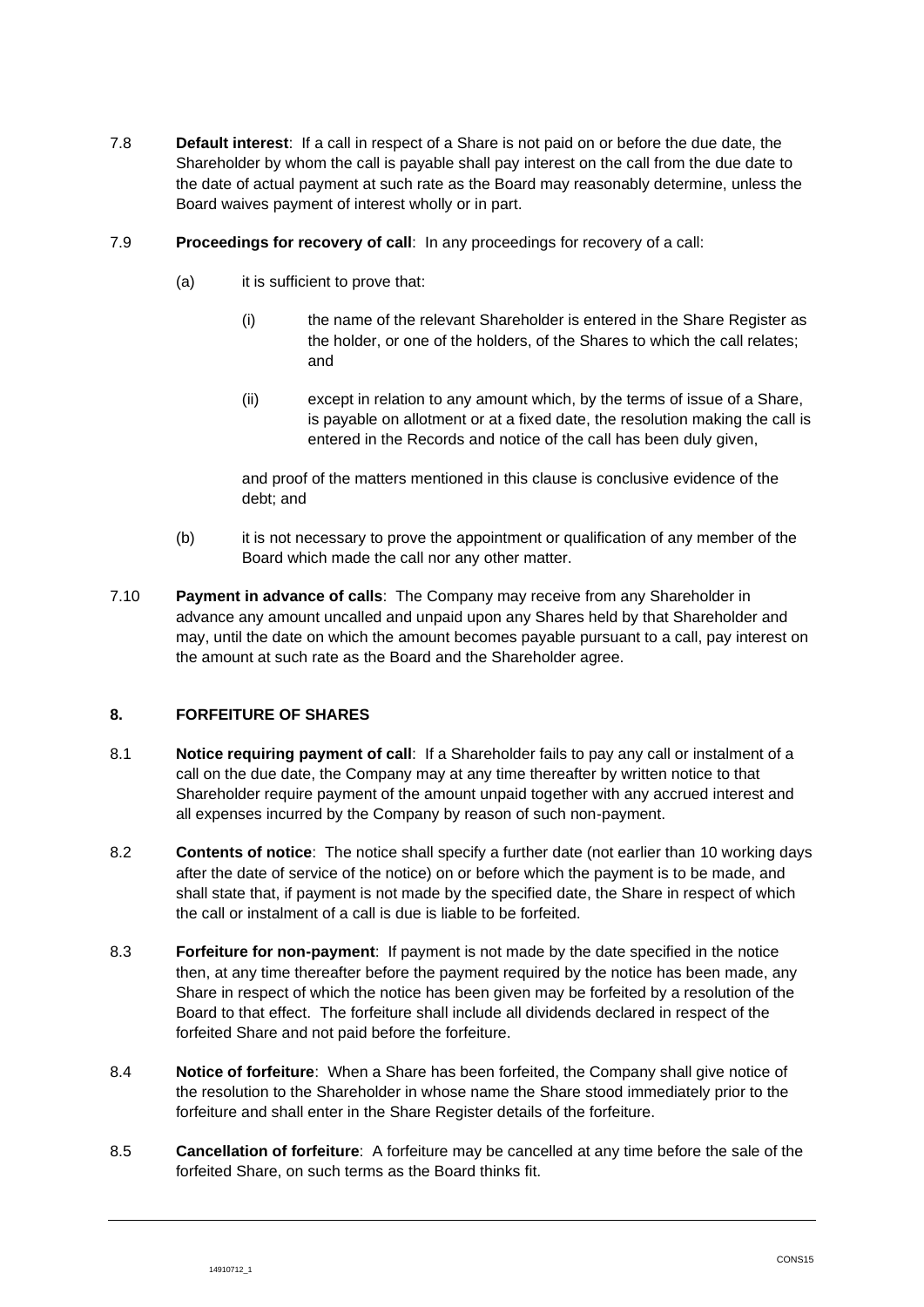8.6 **Effect of forfeiture**: The holder of a Share which has been forfeited ceases to be a Shareholder in respect of the forfeited Share but remains liable to the Company for all money payable in respect of the forfeited Share.

## **9. LIEN ON SHARES**

- 9.1 **Lien on Shares**: The Company has a first and paramount lien upon each Share, the proceeds of sale of the Share, and all Distributions made in respect of the Share, for:
	- (a) all unpaid calls owing in respect of the Share and interest thereon (if any);
	- (b) any amount which the Company may be called upon to pay under any legislation in respect of the Share, whether or not the due date for payment thereof has arrived; and
	- (c) all liabilities and obligations of the Shareholder to the Company, whether solely or jointly with any other person, whether incurred or arising before or after notice to the Company of any equitable interest in any person other than the Shareholder, and whether or not the date for payment, fulfilment or discharge thereof has arrived
- 9.2 **Waiver of lien**: Unless otherwise agreed between the Company and the relevant Shareholder, the registration of a transfer of a Share shall operate as a waiver of any lien which the Company may have on that Share, except as provided in clause [12.1.](#page-10-0)

## **10. SALE OF SHARES SUBJECT TO FORFEITURE OR LIEN**

- 10.1 **Company may sell Shares**: The Company may sell any forfeited Share, or any Share on which the Company has a lien, in such manner as the Board thinks fit, but:
	- (a) the Company shall not sell any Shares:
		- (i) unless the amount in respect of which a lien exists is due and payable;
		- (ii) until the expiry of 10 working days after written notice demanding payment of the amount owing has been given to the person entitled to receive notice of meetings of Shareholders in respect of the Shares; and
	- (b) before the power of sale is exercised the Shares shall be offered for sale to the holders of the remaining Shares as though they are new Shares to which the provisions of clause [2.2](#page-4-2) apply.
- 10.2 **Proceeds of sale**: The net proceeds (after deduction of any expenses) of the sale of a forfeited Share or of any Share sold for the purpose of enforcing a lien shall be applied in or towards satisfaction of any unpaid calls, interest or other amount in respect of which any lien exists (as the case may require). The residue, if any, shall be paid to the holder of the Share at the time of its forfeiture or, in the case of a Share sold for the purpose of enforcing a lien, the holder immediately prior to the sale or, if applicable in either case, to the Personal Representative of the holder.
- 10.3 **Evidence**: A certificate by a Director that any power of sale has arisen and is exercisable by the Company under this Constitution, or that a Share has been forfeited on the date stated in the certificate, shall be conclusive evidence of those facts.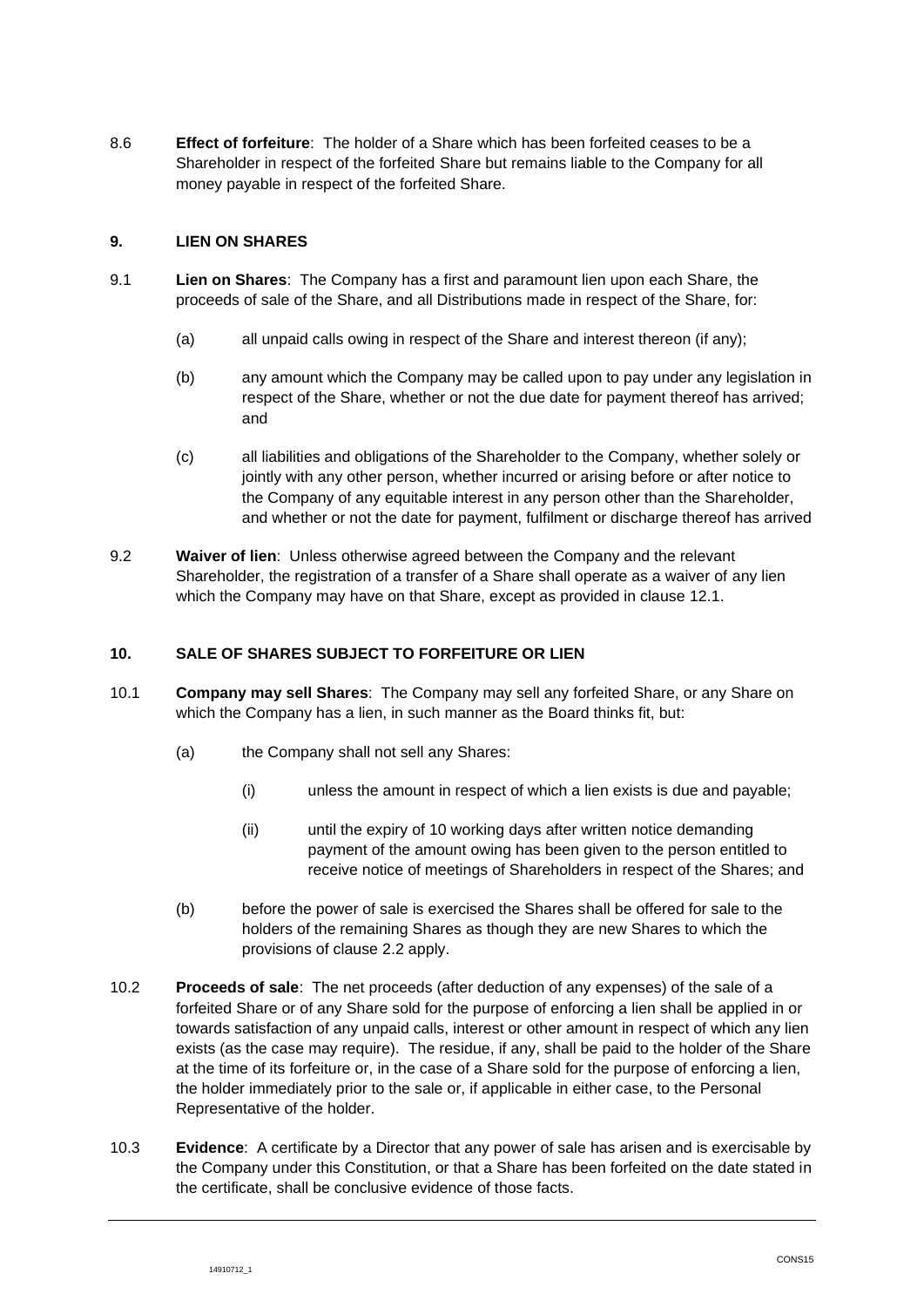10.4 **Sale procedure**: For giving effect to any sale after forfeiture of any Share or for enforcing a lien over any Share, the Board may authorise any person to transfer any Share to the purchaser. The purchaser shall be registered as the holder of the Share and shall not be bound to see to the application of the purchase money, and the title of the purchaser shall not be affected by any irregularity or invalidity in relation to the sale. The remedy of any person having a cause of action in relation to the sale is in damages only and solely against the Company.

#### **11. TRANSFER OF SHARES**

- 11.1 **Right to transfer**: Subject to any restrictions contained in this Constitution, a Shareholder or Personal Representative may transfer any Share by an instrument of transfer which complies with this Constitution.
- <span id="page-9-0"></span>11.2 **Financial Markets Conduct Act**: A Share which is disposed of in a transaction to which the provisions of subpart 9 of Part 4 of the Financial Markets Conduct Act 2013 apply may be transferred in accordance with the provisions of that Act.
- 11.3 **Other forms of transfer**: An instrument of transfer to which the provisions of clause [11.2](#page-9-0) are not applicable shall:
	- (a) be in any common form or any other form which the Board may approve;
	- (b) be signed or executed by or on behalf of the transferor; and
	- (c) if registration as holder of the Share imposes a liability on the transferee, be signed or executed by or on behalf of the transferee.
- 11.4 **Delivery to Company**: An instrument transferring shares must be delivered to the Company or to the agent of the Company who maintains the Share Register, together with the Share certificate (if any) relating to the Shares to be transferred, and the transferee shall provide such evidence as the Board or the agent reasonably requires to prove the title of the transferor to, or right of the transferor to transfer, the Shares.
- 11.5 **Board may refuse to register**: Subject to the Act (which imposes certain procedural requirements on a board), the Board may refuse to register, or delay the registration of, a transfer of any Share if:
	- (a) the Company has a lien on the Share;
	- (b) the Share is not fully paid up;
	- (c) the instrument of transfer is not accompanied by the relevant Share certificate (if any) and such other evidence as the Board reasonably requires to prove the title of the transferor to, or right of the transferor to transfer, the Share;
	- (d) registration would impose a liability to the Company on the transferee and the transferee has not signed the transfer form;
	- (e) the transfer is for more than one class of Shares; and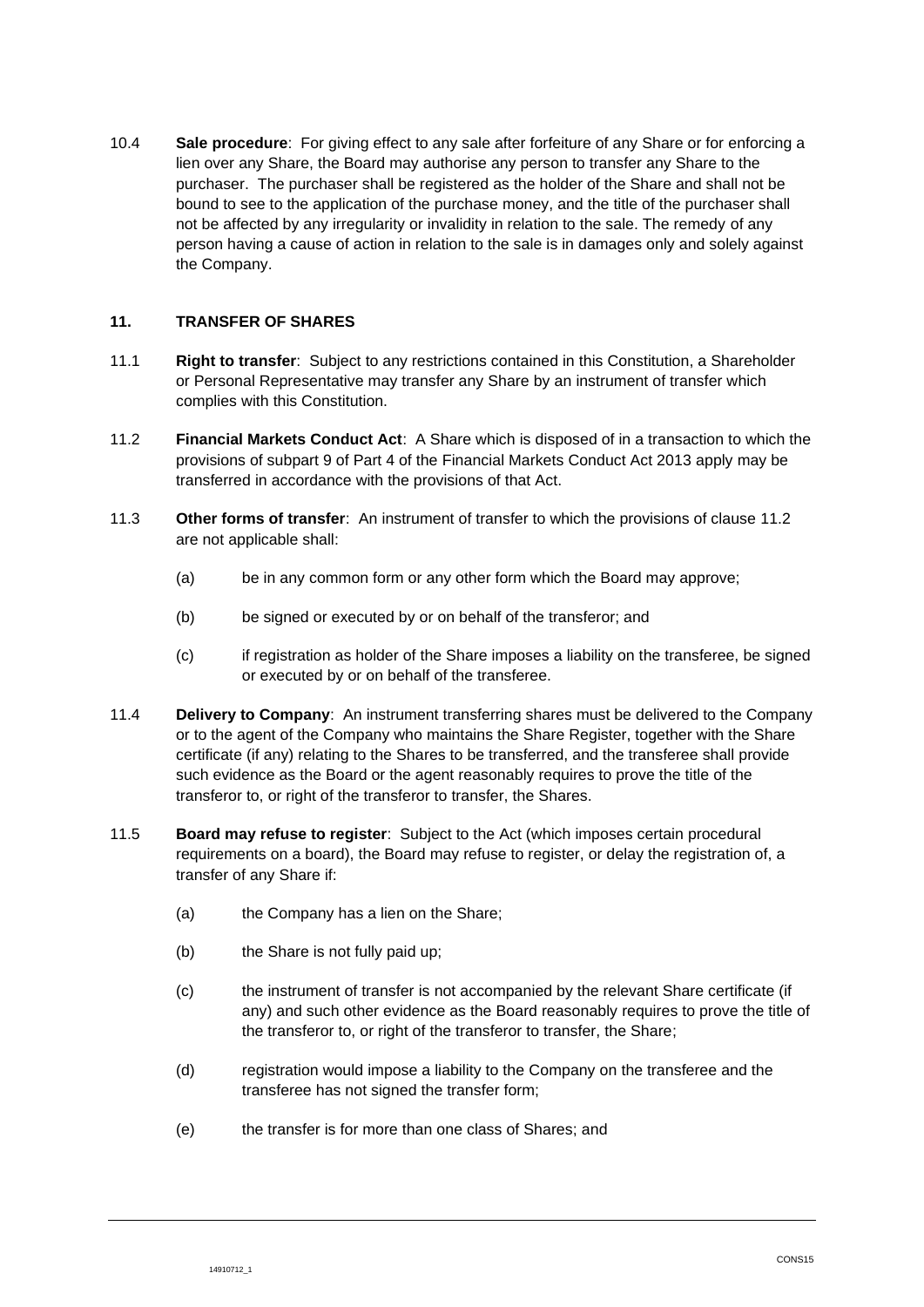(f) the registration of the transfer would result in the transferor or the transferee holding less than 3,000 Shares (or any equivalent number determined by the Board that takes into account the effect of any subdivision or consolidation),

provided that the Board resolves to exercise its power under this clause within 20 working days after receipt of the relevant transfer and notice of the resolution is sent to the transferor and to the transferee within five working days of the resolution being passed by the Board.

- 11.6 **When transfer effective**: A transferor of a Share is deemed to remain the holder of the Share until the name of the transferee is entered in the Share Register in respect of the Share.
- 11.7 **Company to retain transfer**: If the Company registers a transfer it shall retain the instrument of transfer.
- 11.8 **Multiple registers**: The Share Register may, by resolution of the Board, be divided into two or more registers, which may be kept in different places.

#### <span id="page-10-0"></span>**12. TRANSMISSION OF SHARES**

- 12.1 **Transmission on death of Shareholder**: If a Shareholder dies the survivor, if the deceased was a joint Shareholder, or the Personal Representative, shall be the only persons recognised by the Company as having any title to or interest in the Shares of the deceased Shareholder, but nothing in this clause shall release the estate of a deceased joint Shareholder from any liability in respect of any Share, or constitute a release of any lien which the Company may have in respect of any Share.
- 12.2 **Rights of Personal Representatives**: A Personal Representative of a Shareholder:
	- (a) is entitled to exercise all rights (including without limitation the rights to receive Distributions, to attend meetings and to vote in person or by Representative), and is subject to all limitations, attached to the Shares held by that Shareholder; and
	- (b) is entitled to be registered as holder of those Shares, but such registration shall not operate as a release of any rights (including any lien) to which the Company was entitled prior to registration of the Personal Representative pursuant to this subclause.
- 12.3 **Joint Personal Representatives**: Where a Share is subject to the control of two or more persons as Personal Representatives, they shall, for the purposes of this Constitution, be deemed to be joint holders of the Share.

#### **13. DISTRIBUTIONS**

13.1 **Power to authorise**: The Board, if satisfied on reasonable grounds that the Company will immediately after the Distribution satisfy the solvency test, may, subject to the Act and this Constitution authorise Distributions by the Company at times, and of amounts, and to any Shareholders, as it thinks fit and may do everything which is necessary or expedient to give effect to any such Distribution.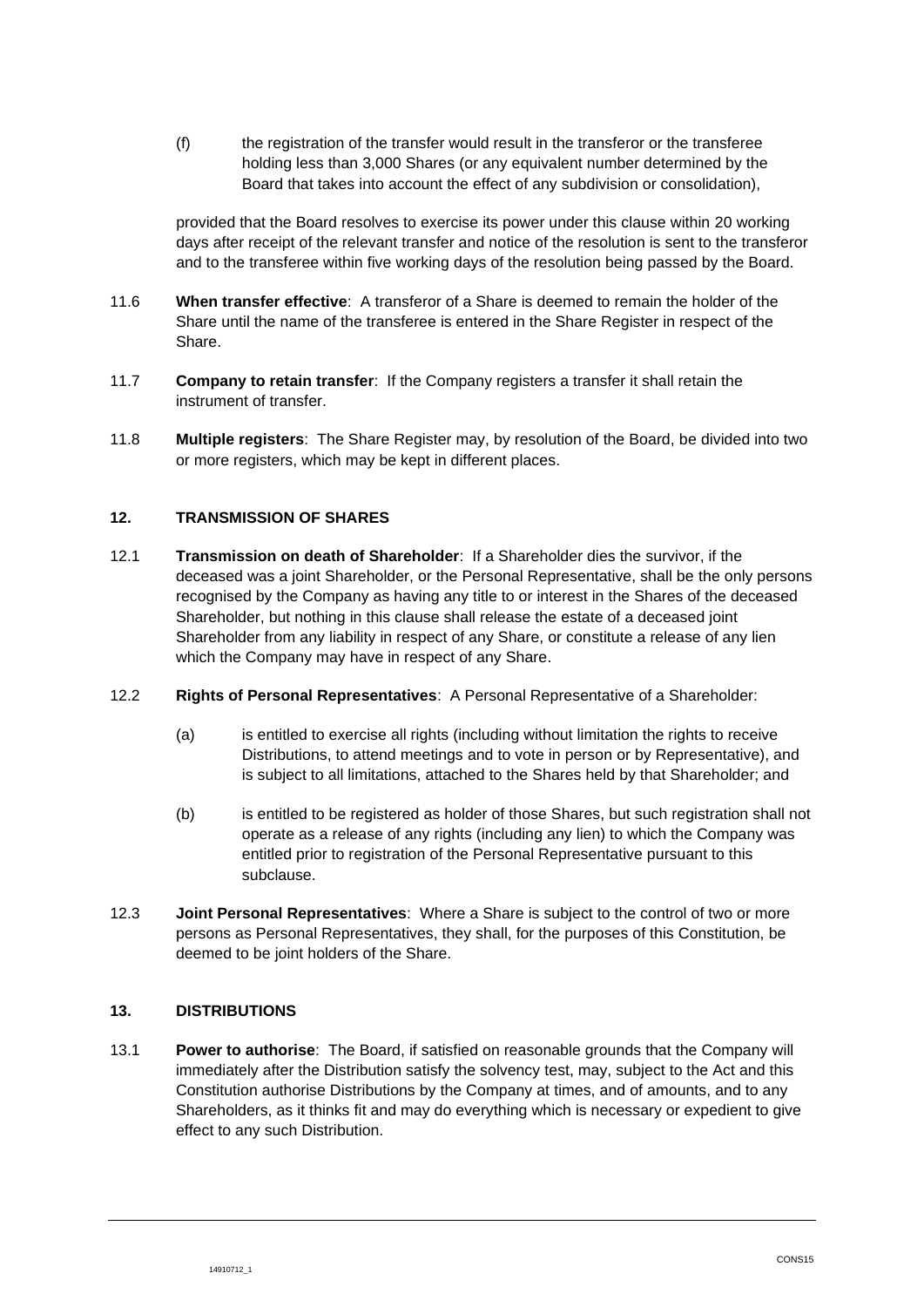- 13.2 **Form of Distribution**: Subject to the rights of holders of any Shares in a Class, the Board may make a Distribution in such form as it thinks fit but shall not differentiate between Shareholders as to the form in which a Distribution is made without the prior approval of the Shareholders.
- 13.3 **Entitlement to dividends**: Subject to section 107 of the Act (relating to unanimous consent to certain actions), the Board shall not authorise a dividend:
	- (a) in respect of some but not all the Shares in a Class; or
	- (b) that is of a greater value per Share in respect of some Shares of a Class than it is in respect of other Shares of that Class,

unless the amount of the dividend in respect of a Share of that Class is in proportion to the amount paid to the Company in satisfaction of the liability of the Shareholder under this Constitution or under the terms of issue of the Share, but a Shareholder may waive that Shareholder's entitlement to receive a dividend or any part thereof by written notice to the Company signed by or on behalf of that Shareholder.

- 13.4 **Deduction of amounts due**: The Board may deduct from a Distribution payable to a Shareholder any amount which is due and payable by the Shareholder to the Company on account of calls or otherwise in relation to any Shares held by that Shareholder.
- 13.5 **Method of payment**: A Distribution payable in cash may be paid in such manner as the Board thinks fit to the entitled Shareholders or, in the case of joint Shareholders, to the Shareholder named first in the Share Register, or to such other person and in such manner as the Shareholder or joint Shareholders may in writing direct. Any one of two or more joint Shareholders may give a receipt for any payment in respect of the Shares held by them as joint Shareholders.
- 13.6 **No interest on Distributions**: The Company is not liable to pay interest in respect of any Distribution.

## **14. EXERCISE OF POWERS OF SHAREHOLDERS**

- <span id="page-11-1"></span><span id="page-11-0"></span>14.1 **Alternative forms of meeting**: A meeting of Shareholders may be held by a number of Shareholders, who constitute a quorum:
	- (a) being assembled together at the place, date and time appointed for the meeting; or
	- (b) participating in the meeting by means of audio, audio and visual, or electronic communication; or
	- (c) by a combination of both of the methods described in sub-clauses [\(a\)](#page-11-0) and [\(b\).](#page-11-1)

<span id="page-11-2"></span>For the avoidance of doubt, a Shareholder participating in a meeting by means of audio, audio and visual, or electronic communication is present at the meeting and part of the quorum.

14.2 **Participation by electronic means**: A Shareholder, or the Shareholder's proxy or representative, may participate in a meeting by means of audio, audio and visual, or electronic communication if: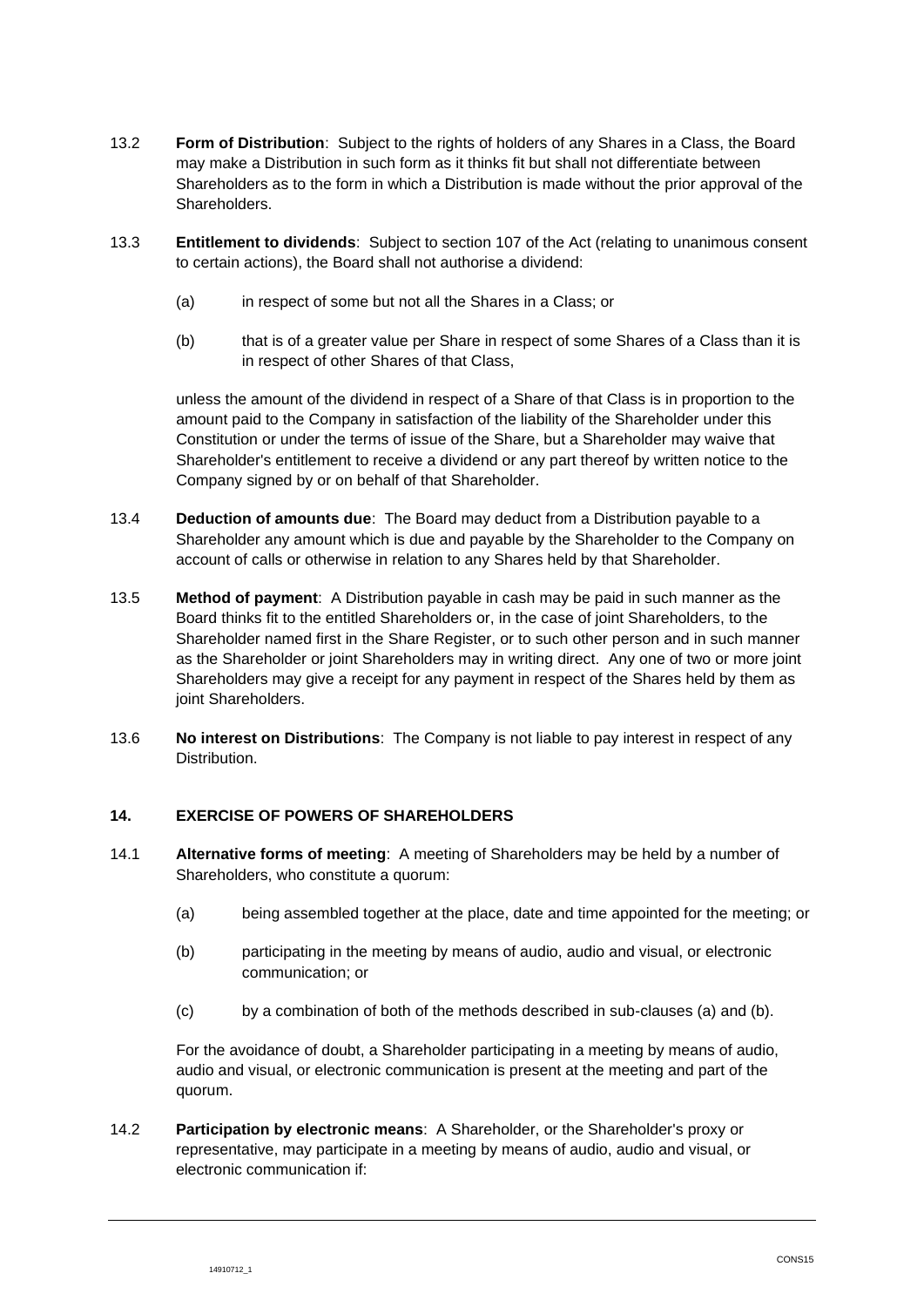- (a) the Board approves those means; and
- (b) the Shareholder, proxy, or representative complies with any conditions imposed by the Board in relation to the use of those means (including, for example, conditions relating to the identity of the shareholder, proxy, or representative and that person's approval or authentication (including electronic authentication) of the information communicated by electronic means).
- 14.3 **Exercise of power by meeting or written resolution**: A power reserved to the Shareholders by the Act or by this Constitution may be exercised either:
	- (a) at a meeting of Shareholders; or
	- (b) by a resolution in writing signed in accordance with section 122 of the Act.
- 14.4 **Powers exercisable by Ordinary Resolution**: Unless otherwise specified in the Act or this Constitution, a power or right of approval reserved to Shareholders may be exercised by Ordinary Resolution.

## **15. MEETINGS OF SHAREHOLDERS**

- 15.1 **Annual meetings**: The Company shall hold annual meetings of shareholders in accordance with section 120 of the Act unless, in the case of any annual meeting, everything required to be done at that meeting (by resolution or otherwise) is done by resolution in writing signed in accordance with section 122 of the Act.
- 15.2 **Special meetings**: A special meeting of Shareholders entitled to vote on an issue:
	- (a) may be called by the Board at any time; and
	- (b) shall be called by the Board on the written request of Shareholders holding Shares carrying together not less than 5% of the voting rights entitled to be exercised on any of the questions to be considered at the meeting.
- 15.3 **Time and place of meetings**: Each meeting of Shareholders shall be held at such time and place as the Board appoints.

## <span id="page-12-0"></span>**16. NOTICE OF MEETINGS OF SHAREHOLDERS**

- 16.1 **Written notice**: Written notice of the time and place of a meeting of Shareholders shall be sent to every Shareholder entitled to receive notice of the meeting and to every Director, and to the auditor (if any) of the Company, not less than 10 working days before the meeting, but with the consent of all Shareholders entitled to attend and vote at a meeting, it may be convened by such shorter notice and in such manner as those Shareholders agree.
- 16.2 **Contents of notice**: A notice of meeting shall state:
	- (a) the nature of the business to be transacted at the meeting in sufficient detail to enable a Shareholder to form a reasoned judgment in relation to it; and
	- (b) the text of any Special Resolution to be submitted to the meeting;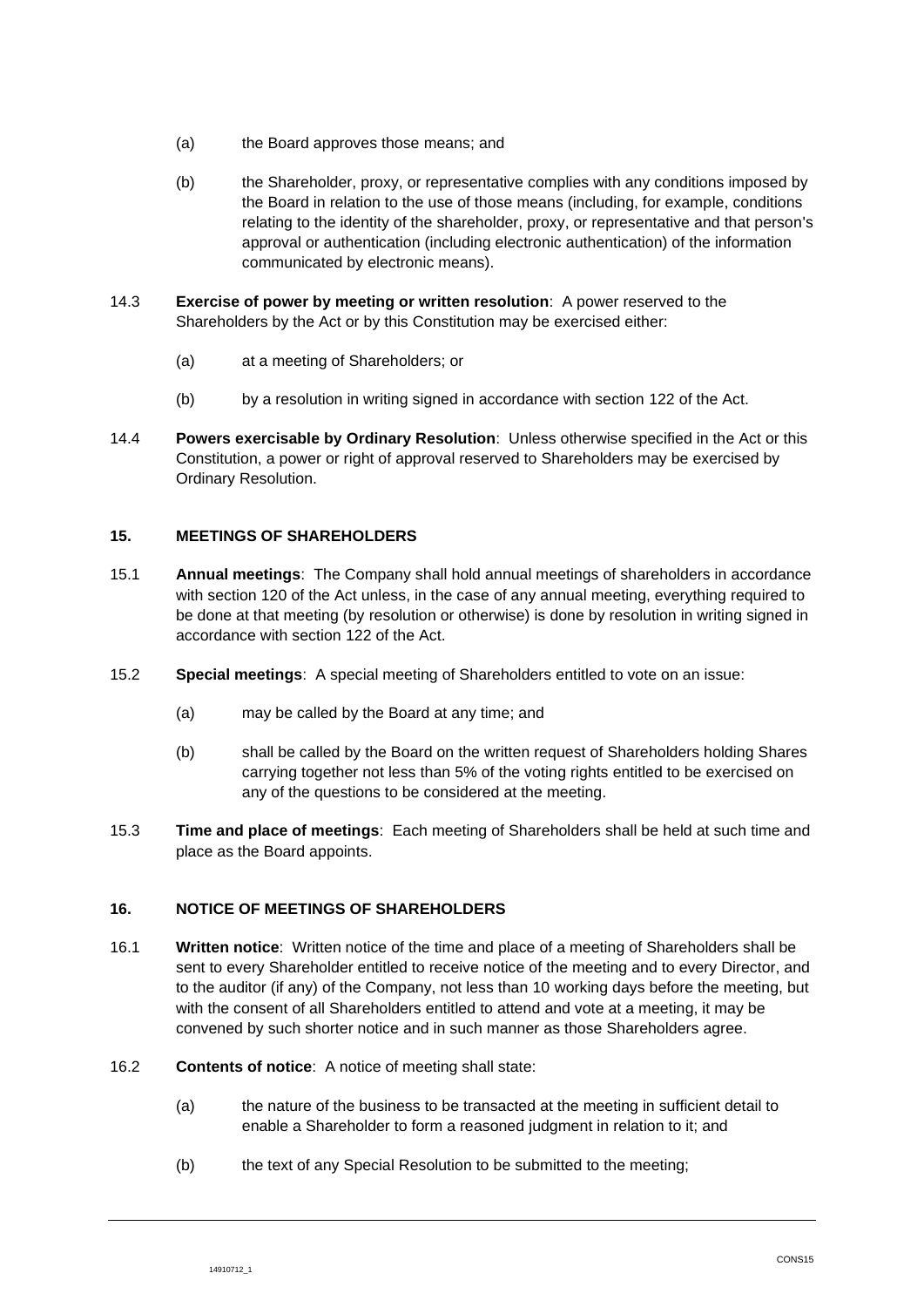- (c) in the case of Special Resolutions required by sections  $106(1)(a)$  or  $106(1)(b)$  of the Act, the rights of a Shareholder under section 110 of the Act.
- 16.3 **Waiver of notice irregularity**: An irregularity in a notice of a meeting is waived if all the Shareholders entitled to attend and vote at the meeting attend the meeting without protest as to the irregularity, or if all such Shareholders agree to the waiver.
- 16.4 **Accidental omission of notice**: The accidental omission to give notice of a meeting to, or the failure to receive notice of a meeting by, any person, does not invalidate the proceedings at that meeting.
- 16.5 **Notice of adjourned meeting**: If a meeting of Shareholders is adjourned for less than 21 working days it is not necessary to give notice of the time and place of the adjourned meeting other than by announcement at the meeting which is adjourned. In any other case, notice of the adjourned meeting shall be given in accordance with clause [16.1.](#page-12-0)

## **17. PROCEEDINGS AT MEETINGS OF SHAREHOLDERS**

- 17.1 **Requirement for quorum**: Subject to clause [17.3,](#page-13-0) no business may be transacted at a meeting of Shareholders if a quorum is not present.
- 17.2 **Quorum**: Subject to clause [17.3,](#page-13-0) a quorum for a meeting of Shareholders is 5 Shareholders present in person or by Representative.
- <span id="page-13-0"></span>17.3 **Lack of quorum**: If a quorum is not present within 30 minutes after the time appointed for the meeting:
	- (a) in the case of a meeting called by the Board on the written request of Shareholders entitled to exercise that right, the meeting is dissolved; and
	- (b) in the case of any other meeting, the meeting is adjourned to the same day in the following week at the same time and place, or to such other date, time and place as the Board may appoint and, if at the adjourned meeting a quorum is not present within 30 minutes after the time appointed for the meeting, the Shareholders or their Representatives present are a quorum.
- 17.4 **Adjournment of meeting**: The chairperson may, with the consent of a meeting at which a quorum is present (and shall, if so directed by the meeting), adjourn the meeting from time to time and from place to place, but no business may be transacted at an adjourned meeting other than the business left unfinished at the relevant meeting.

## **18. CHAIRPERSON OF MEETINGS OF SHAREHOLDERS**

- 18.1 **Chairperson**: If the Directors have elected a chairperson of the Board, and he or she is present at a meeting of Shareholders, he or she shall chair the meeting, unless or except to the extent that the chairperson considers it not proper or desirable to act as chairperson, either in relation to the entire meeting or in relation to any particular business to be considered at the meeting.
- 18.2 **Directors may appoint chairperson**: If no chairperson of the Board has been elected or if, at any meeting of Shareholders, the chairperson of the Board is not present within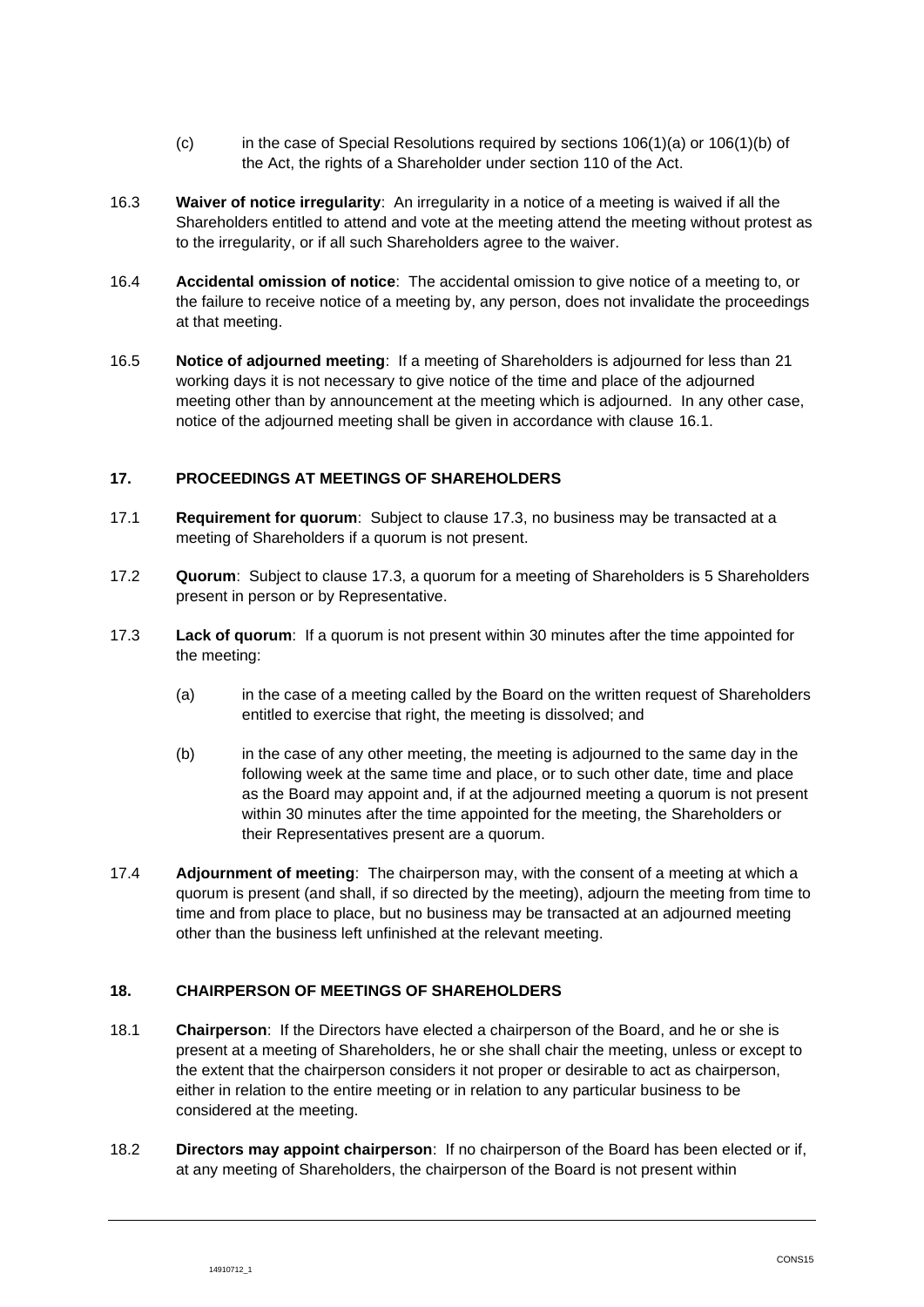15 minutes after the time appointed for the commencement of the meeting, or considers it not proper or desirable to act as chairperson, either in relation to the entire meeting or in relation to any particular business to be considered at the meeting, the Directors present may elect one of their number to chair the meeting or that part of the meeting which relates to the particular business, as the case may require.

18.3 **Shareholders may appoint chairperson**: If at any meeting of Shareholders, no Director is willing to act as chairperson or no Director is present within 15 minutes after the time appointed for the commencement of the meeting, the Shareholders present may choose one of their number to chair the meeting.

#### **19. VOTING AT MEETINGS OF SHAREHOLDERS**

- 19.1 **Voting at meeting in one place**: In the case of a meeting of Shareholders held under clause [14.1\(a\),](#page-11-0) unless a poll is demanded in accordance with clause [20.1,](#page-15-1) the chairperson of the meeting shall determine whether voting will be by voice or by show of hands.
- 19.2 **Voting at audio/visual meeting**: In the case of a meeting of Shareholders held under clause [14.1\(b\)](#page-11-1) or [14.1\(c\),](#page-11-2) unless a poll is demanded in accordance with clause [20.1,](#page-15-1) voting at the meeting shall be by any method permitted by the chairperson of the meeting.
- 19.3 **Postal votes**: Shareholders may not exercise the right to vote at a meeting by casting postal votes.
- 19.4 **Entitlement to vote**: A Shareholder may exercise the right to vote either in person or by Representative.
- 19.5 **Number of votes**: Subject to clause [19.9](#page-14-0) and to any rights or restrictions for the time being attached to any Class of Shares:
	- (a) where voting is by show of hands or by voice every Shareholder present in person or by Representative has one vote; and
	- (b) on a poll every Shareholder present in person or by Representative has one vote in respect of each Share held by that Shareholder.
- 19.6 **Declaration by chairperson**: A declaration by the chairperson of a meeting that a resolution is carried by the requisite majority is conclusive evidence of that fact unless a poll is demanded in accordance with clause [20.1.](#page-15-1)
- 19.7 **Chairperson's casting vote**: In the case of an equality of votes, the chairperson of a meeting of Shareholders is entitled to a casting vote.
- 19.8 **Joint Shareholders**: Where two or more persons are registered as joint Shareholders, the vote of the person named first in the Share Register and voting on a matter must be accepted to the exclusion of the votes of the other joint holders.
- <span id="page-14-0"></span>19.9 **No vote when amount owing on Share**: A Shareholder is not entitled to vote at any meeting of Shareholders (including a meeting of an Interest Group) in respect of any Share if any amount is due and payable on that Share by the Shareholder to the Company.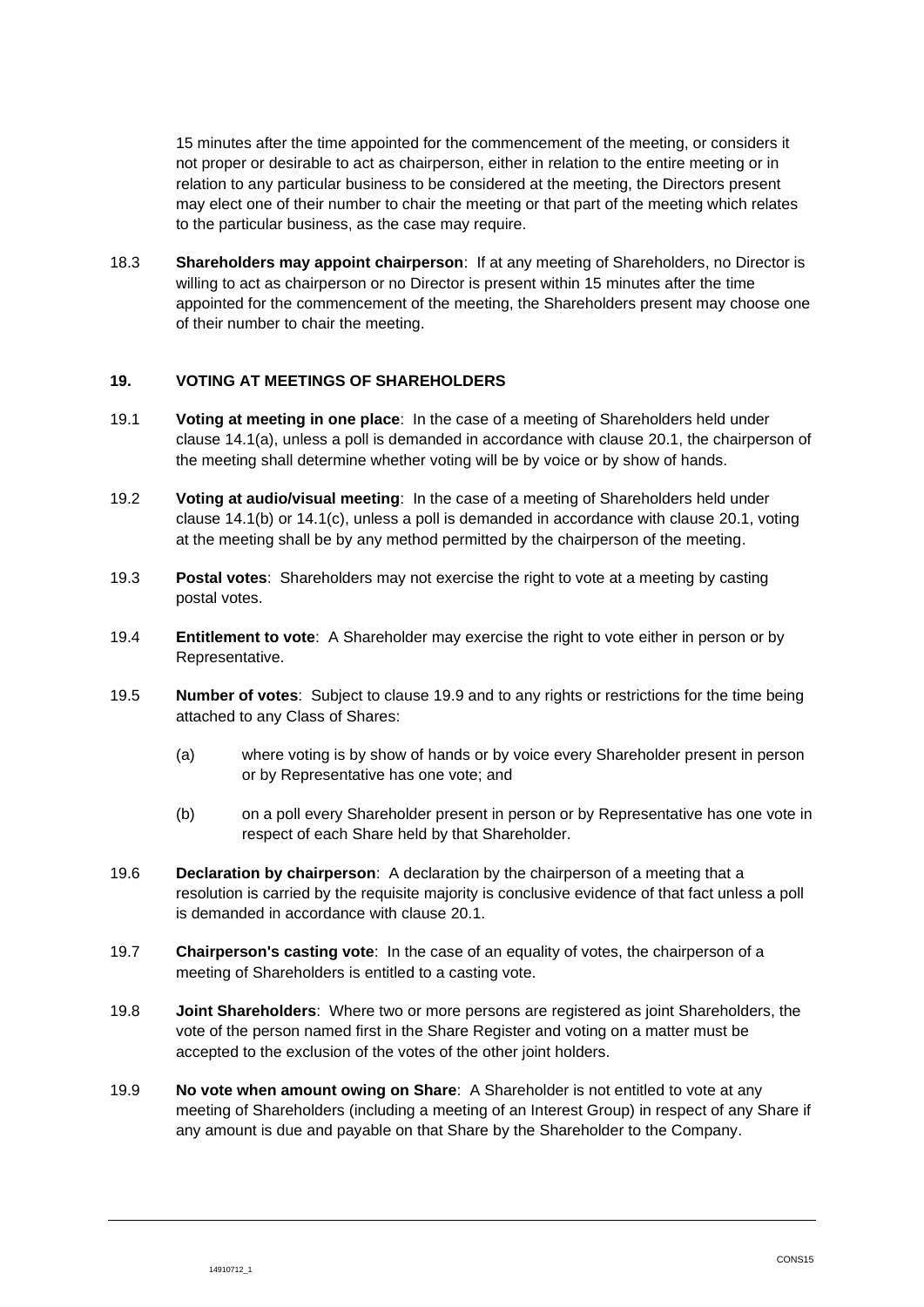## **20. POLLS**

- <span id="page-15-1"></span>20.1 **Right to demand poll**: At a meeting of Shareholders a poll may be demanded by:
	- (a) the chairperson;
	- (b) not less than five Shareholders having the right to vote at the meeting;
	- (c) a Shareholder or Shareholders representing not less than 10% of the total voting rights of all Shareholders having the right to vote at the meeting; or
	- (d) a Shareholder or Shareholders holding Shares that confer a right to vote at the meeting and on which the aggregate amount paid up is not less than 10% of the total amount paid up on all Shares that confer that right.
- 20.2 **When poll may be demanded**: A poll may be demanded either before or after the vote is taken on a resolution. The demand for a poll may be withdrawn.
- 20.3 **Poll procedure**: A poll shall be taken in such manner as the chairperson directs and the result of a poll is deemed to be a resolution of the meeting at which the poll is demanded.
- 20.4 **When poll taken**: A poll demanded on the election of a chairperson of a meeting or on a question of adjournment shall be taken immediately. A poll demanded on any other question shall be taken at such time as the chairperson directs and any business, other than that upon which a poll is demanded, may proceed pending the taking of the poll.
- 20.5 **Votes**: On a poll:
	- (a) votes may be given either personally or by Representative;
	- (b) votes shall be counted according to the votes attached to the Shares of each Shareholder present in person or by Representative and voting in respect of those Shares; and
	- (c) a Shareholder need not cast all the votes to which the Shareholder is entitled and need not exercise in the same way all of the votes which the Shareholder casts.

## <span id="page-15-0"></span>**21. PROXIES**

- 21.1 **Right to appoint**: A Shareholder may appoint a proxy to vote on behalf of the Shareholder at a meeting of Shareholders. The proxy is entitled to attend and be heard at the meeting and to demand or join in demanding a poll, as if the proxy were the Shareholder.
- 21.2 **Multiple proxies**: A Shareholder may appoint more than one proxy for a particular meeting, provided that more than one proxy is not appointed to exercise the rights attached to a particular Share held by the Shareholder.
- 21.3 **Notice of appointment**: A proxy shall be appointed by written notice signed by, or in the case of an electronic notice, sent by the appointing Shareholder and the notice shall state whether the appointment is for a particular meeting or for a specified term.
- 21.4 **Production of notice**: No appointment of a proxy is effective in relation to a meeting unless a copy of the notice of appointment is received by the Company at its registered office, or at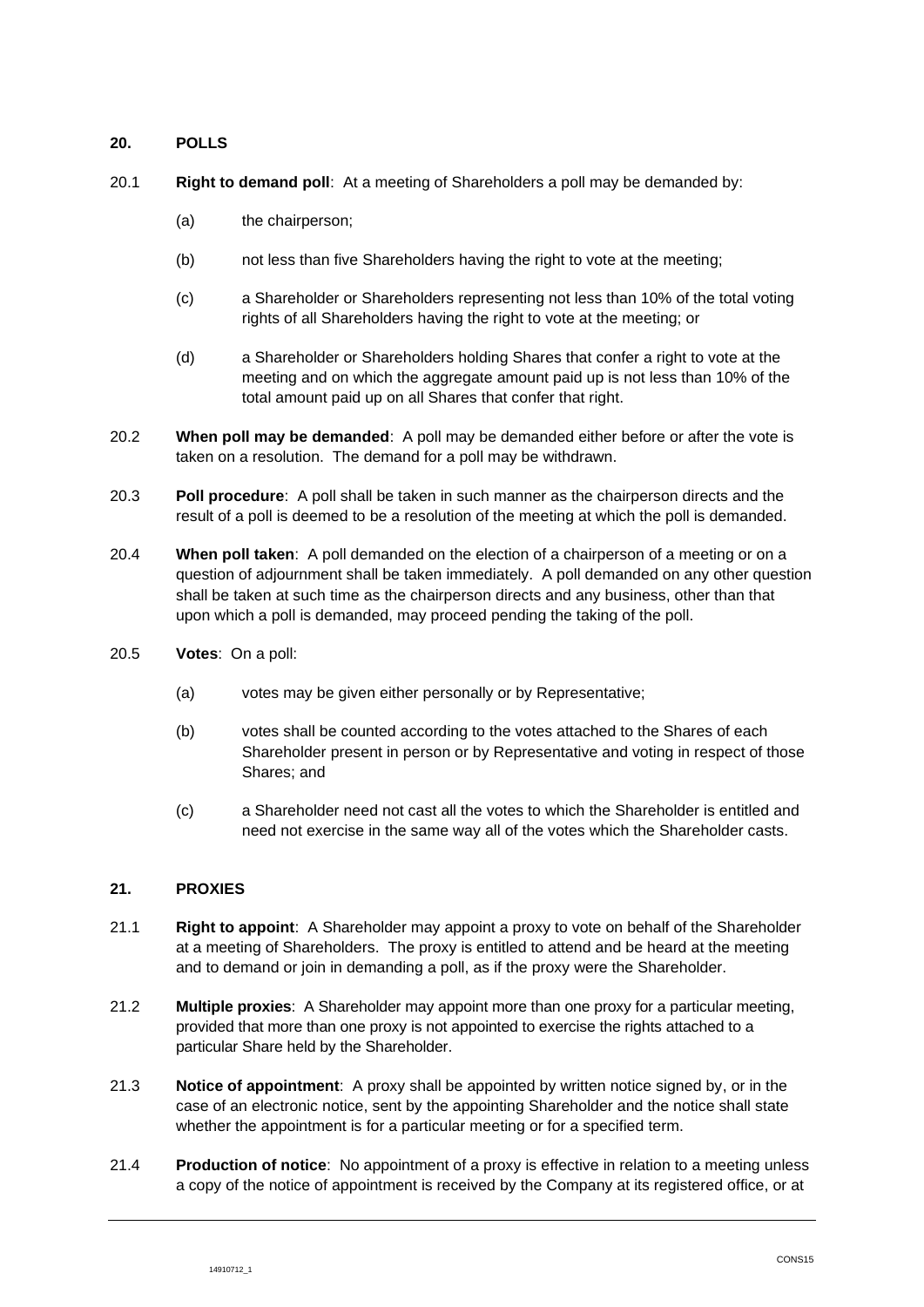such other address as is specified for that purpose in the notice convening the meeting, not later than 48 hours before the start of the meeting. If written notice appointing a proxy is signed under power of attorney, a copy of the power of attorney must accompany the notice.

21.5 **Validity of proxy vote**: A vote given in accordance with the terms of a notice of appointment of a proxy is valid notwithstanding the previous death or mental disorder of the principal, the revocation of the appointment or of the authority under which the notice of appointment was executed, or the transfer of the Share in respect of which the proxy is appointed, if no written notification of such death, mental disorder, revocation, or transfer is received by the Company at its registered office before the commencement of the meeting or adjourned meeting for which the proxy is appointed.

# **22. CORPORATE REPRESENTATIVE**

<span id="page-16-0"></span>22.1 **Appointment of representative**: A corporation which is a Shareholder may appoint a person to attend a meeting of Shareholders on its behalf in the same manner as that in which it could appoint a proxy.

## **23. SHAREHOLDER PROPOSALS AND MANAGEMENT REVIEW**

- 23.1 **Shareholder proposals**: A Shareholder may give written notice to the Board of a matter which the Shareholder proposes to raise for discussion or resolution at the next meeting of Shareholders at which the Shareholder is entitled to vote. The provisions of clause 9 of the first schedule to the Act apply to any notice given pursuant to this clause.
- 23.2 **Management review by Shareholders**: The chairperson of a meeting of Shareholders shall allow a reasonable opportunity for Shareholders at the meeting to question, discuss, or comment on the management of the Company. The Shareholders may pass a resolution relating to the management of the Company at that meeting, but the resolution will not be binding on the Board.

## <span id="page-16-1"></span>**24. APPOINTMENT AND REMOVAL OF DIRECTORS**

- 24.1 **Number of Directors**: The number of Directors shall not at any time be less than two nor more than seven. The Board may increase the maximum number of directors by resolution.
- <span id="page-16-2"></span>24.2 **Appointment**: Subject to clause [24.1,](#page-16-1) a person may be appointed (or removed) as a Director at any time by Ordinary Resolution or by written notice to the Company signed by the holder or holders of a majority of the Shares which confer the right to vote at meetings of Shareholders. Two or more persons may be appointed as Directors by a single resolution or notice. There is no shareholding qualification for Directors.
- 24.3 **Existing Directors to continue**: The persons holding office as Directors on the date of adoption of this Constitution continue in office and are deemed to have been appointed pursuant to this Constitution.
- <span id="page-16-3"></span>24.4 **Removal**: A Director may at any time be removed from office by Ordinary Resolution or by written notice to the Company signed as provided in clause [24.2.](#page-16-2)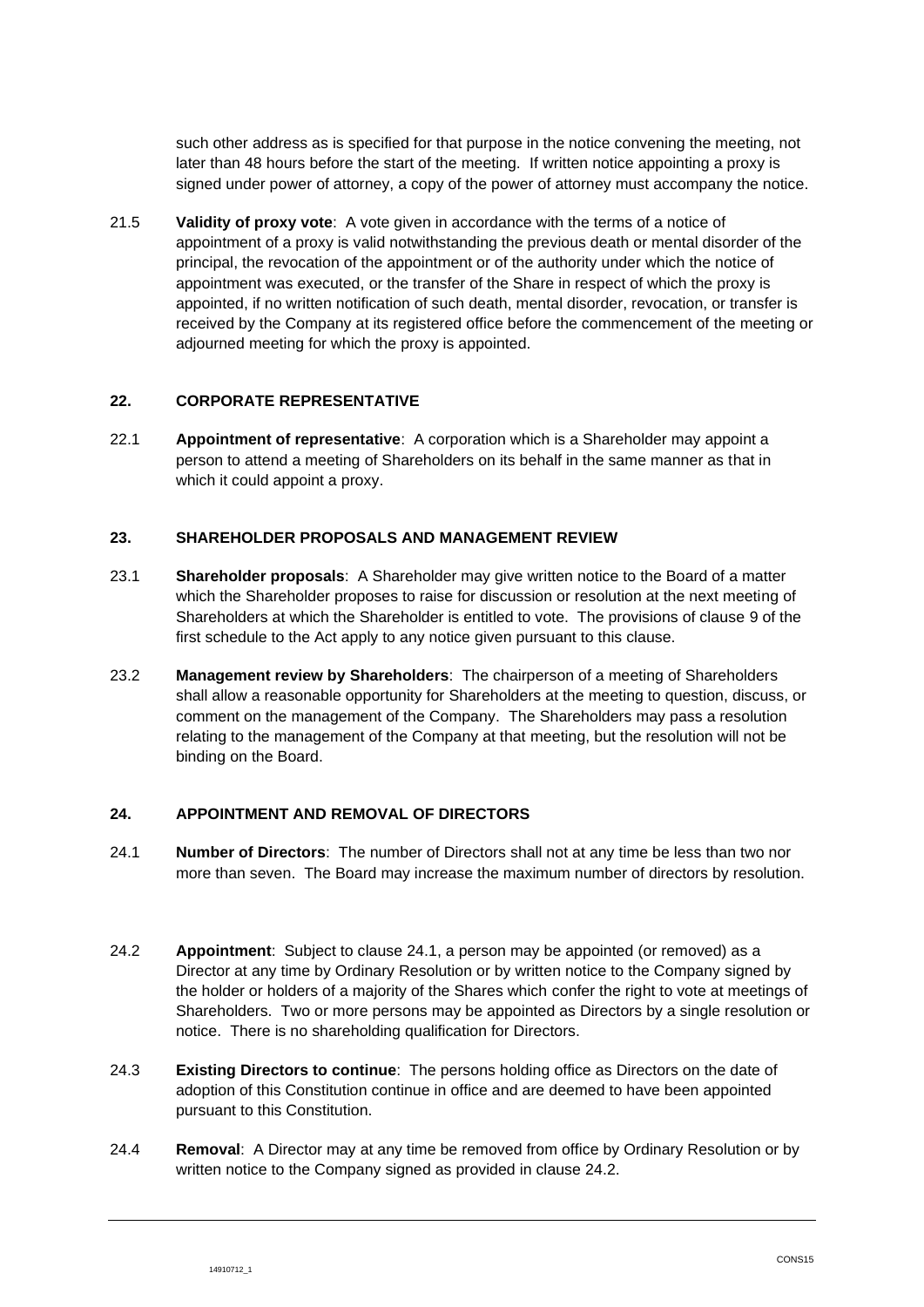- 24.5 **Notice of appointment and removal**: Any notice to the Company pursuant to clause [24.2](#page-16-2) or [24.4](#page-16-3) appointing or removing a Director must:
	- (a) be signed, or purport to be signed, by the person exercising such right;
	- (b) in the case of joint Shareholders, be signed, or purport to be signed, by all of those Shareholders;
	- (c) if given by a Shareholder which is a corporation, be signed, or purport to be signed, on behalf of the corporation by any director or other person holding equivalent office; and
	- (d) be given to the Company by delivering the notice, or by sending the notice through the post or by electronic means of communication, to its registered office,

and may be comprised in one or more separate notices, each signed or purporting to be signed by one or more persons. A notice shall, unless otherwise specified, be effective from the time of receipt of the notice by the Company at its registered office.

- 24.6 **Vacation of office**: A Director ceases to be a Director if he or she:
	- (a) dies, or becomes mentally disordered or subject to a property order or personal order made under the Protection of Personal and Property Rights Act 1988; or
	- (b) resigns by written notice delivered to the Company at its address for service or at its registered office (such notice to be effective at the time when it is so received unless a later time is specified in the notice); or
	- (c) becomes disqualified from being a Director pursuant to the Act; or
	- (d) is removed from office in accordance with clause [24.4;](#page-16-3) or
	- (e) becomes bankrupt or makes an arrangement or composition with his or her creditors generally.

#### **25. ALTERNATE DIRECTORS**

- 25.1 **Alternate Directors**: Every Director may:
	- (a) Appoint any person who is not disqualified by the Act from being a Director to act as an Alternate Director in their place; and
	- (b) remove that person from office,

by giving written notice to that effect to the Company.

- 25.2 **Powers of Alternate Directors**: While acting in the place of the Director who appointed them, an Alternate Director has all the powers, rights, duties and privileges of that Director. They are also subject to the same terms and conditions of appointment as that Director, except in respect of remuneration.
- 25.3 **Termination**: The appointment of an Alternate Director ceases automatically if the Director who appointed them ceases to be a Director.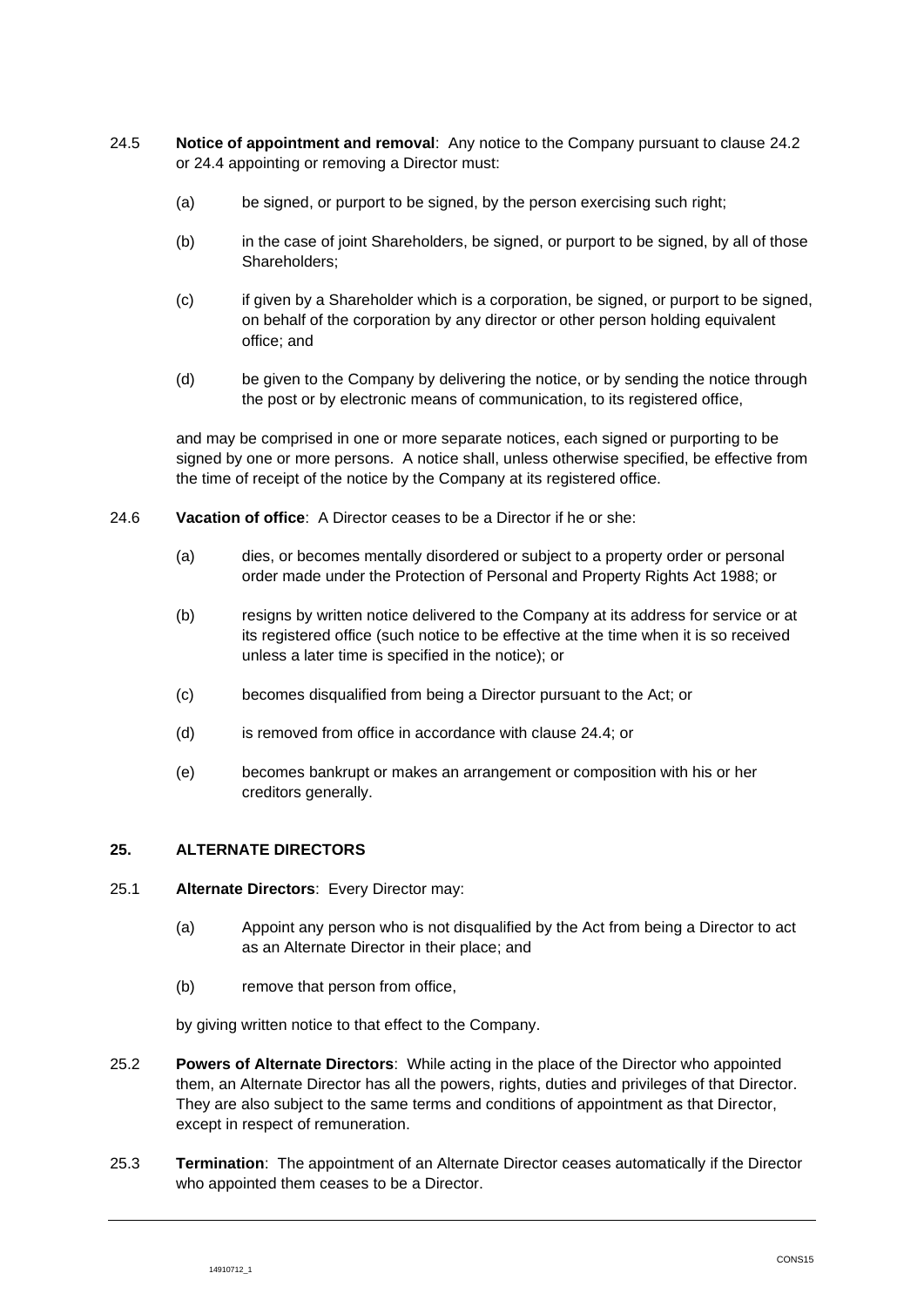# **26. MANAGING DIRECTORS**

26.1 **Appointment and removal**: The Board may from time to time appoint one or more Directors to the office of managing director for such period, and on such terms, as the Board thinks fit and, subject to the terms of any agreement entered into in any particular case, may revoke such appointment. A managing director shall be subject to the same provisions as to vacation of office as apply to the other Directors and, if a managing director ceases for any reason to hold office as a Director, he or she shall immediately cease to hold the office of managing director.

# **27. REMUNERATION AND OTHER BENEFITS OF DIRECTORS**

<span id="page-18-5"></span>27.1 **Power to authorise**: The Board may exercise the power conferred by section 161 of the Act to authorise any payment or other benefit of the kind referred to in that section.

# **28. INDEMNITY AND INSURANCE**

- <span id="page-18-3"></span>28.1 **Indemnity of Directors**: Subject to clause [28.3](#page-18-0) every Director shall be indemnified by the Company:
	- (a) for any costs incurred by him or her in any proceeding that relates to liability for any act or omission in his or her capacity as a Director or a director of a subsidiary of the Company and in which judgment is given in his or her favour, or in which he or she is acquitted, or which is discontinued ; and
	- (b) in respect of liability to any person other than the Company or a related company for any act or omission by him or her in his or her capacity as a Director or a director of a subsidiary of the Company, and costs incurred by him or her in defending or settling any claim or proceeding relating to any such liability,

<span id="page-18-1"></span>and this indemnity shall continue in force, despite any subsequent revocation or amendment of this clause, in relation to any liability which arises out of any act or omission by a Director prior to the date of such revocation or amendment, but shall be subject to any limitations contained in any deed or agreement from time to time in force between the Company and the Director relating to indemnities.

- <span id="page-18-4"></span>28.2 **Other indemnities**: Subject to clause [28.3,](#page-18-0) (and to any limitations contained in any deed or agreement relating to the indemnity), the Company may, with the prior approval of the Board, indemnify a director of a related company, or an employee of the Company or a related company:
	- (a) for any costs incurred by him or her in any proceeding that relates to liability for any act or omission by him or her in such capacity and in which judgment is given in his or her favour, or in which he or she is acquitted, or which is discontinued; and
	- (b) in respect of liability to any person other than the Company or a related company for any act or omission by him or her in such capacity, or costs incurred by him or her in defending or settling any claim or proceeding relating to any such liability.
- <span id="page-18-2"></span><span id="page-18-0"></span>28.3 **Exceptions**: An indemnity conferred by clause [28.1\(b\),](#page-18-1) or given pursuant to clause [28.2\(b\),](#page-18-2) shall not apply in respect of: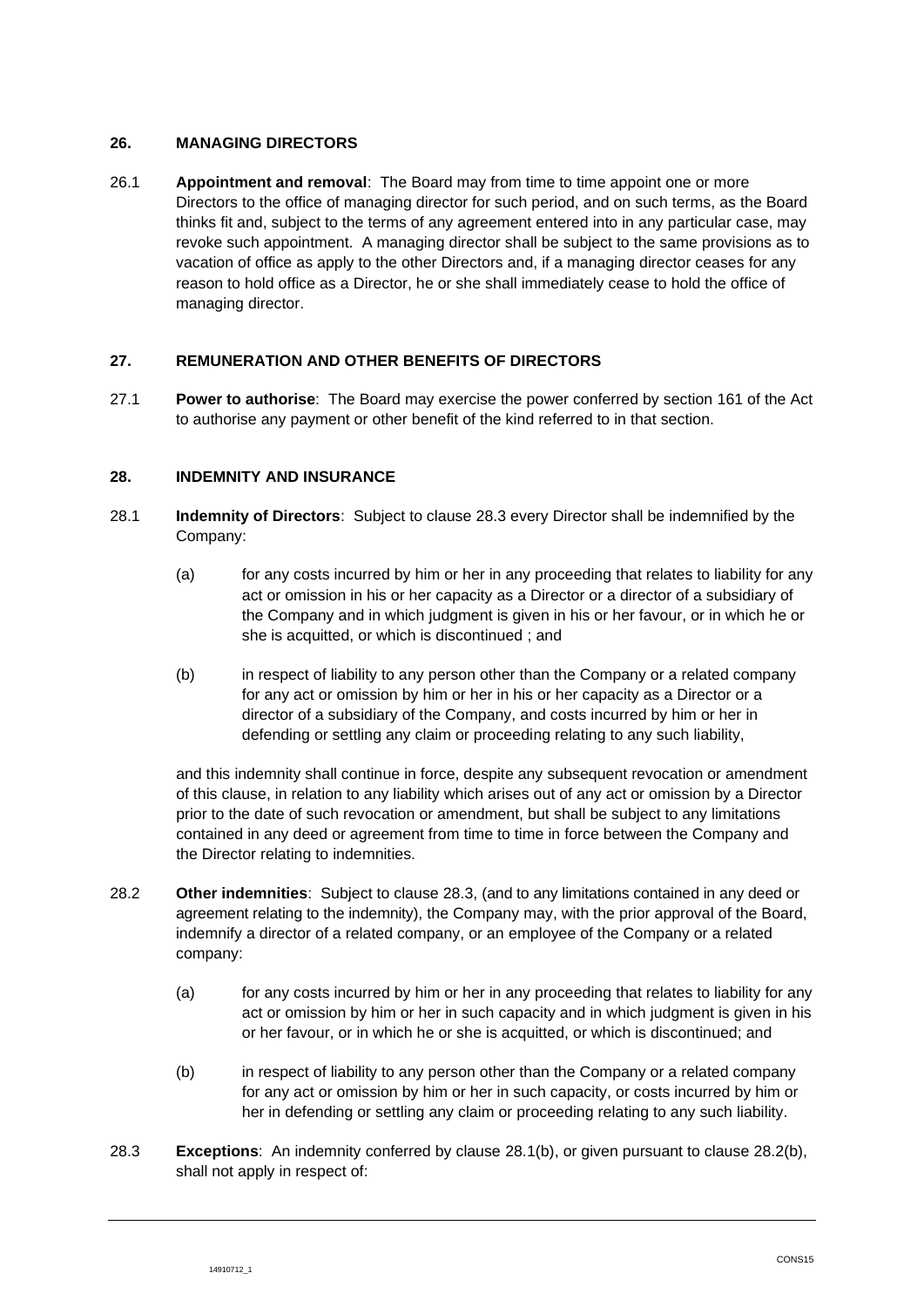- (a) any criminal liability;
- (b) in the case of an employee of the Company or a related company, any liability in respect of a breach of any fiduciary duty owed to the Company or related company; or
- (c) in the case of a Director or a director of a related company, any liability in respect of a breach of the duty specified in section 131 of the Act;.

An indemnity conferred by clause [28.1,](#page-18-3) or given pursuant to clause [28.2,](#page-18-4) shall not apply in respect of any liability or costs in respect of which an indemnity is prohibited by any legislation or law.

- 28.4 **Insurance**: The Company may, with the prior approval of the Board, effect insurance for a Director or employee of the Company or a director or employee of a related company, in respect of:
	- (a) liability, not being criminal liability, for any act or omission by him or her in such capacity;
	- (b) costs incurred by him or her in defending or settling any claim or proceeding relating to any such liability; or
	- (c) costs incurred by him or her in defending any criminal proceedings that have been brought against the director or employee in relation to any act or omission in his or her capacity as a director or employee and in which he or she is acquitted.
- 28.5 **Definitions**: In this clause [27.1:](#page-18-5)
	- (a) "Director" includes a former Director and "director" includes a former director and "director" includes a former director; and
	- (b) other words given extended meanings in section 162(9) of the Act have those extended meanings.

## **29. POWERS OF DIRECTORS**

- 29.1 **Management of Company**: The business and affairs of the Company shall be managed by, or under the direction or supervision of, the Board.
- 29.2 **Exercise of powers by Board**: The Board may exercise all the powers of the Company which are not required either by the Act or this Constitution to be exercised by the Shareholders.
- 29.3 **Delegation of powers**: The Board may delegate to a committee of Directors, a Director, an employee of the Company, or to any other person, any one or more of its powers, other than a power set out in the second schedule to the Act.
- 29.4 **Appointment of attorney**: The Company may exercise the power conferred by section 181 of the Act to appoint a person as its attorney, either generally or in relation to a specified matter. Any such power of attorney may contain such provisions for the protection of persons dealing with the attorney as the Board thinks fit and may also authorise any attorney to delegate all or any of the powers, authorities and discretions vested in the attorney.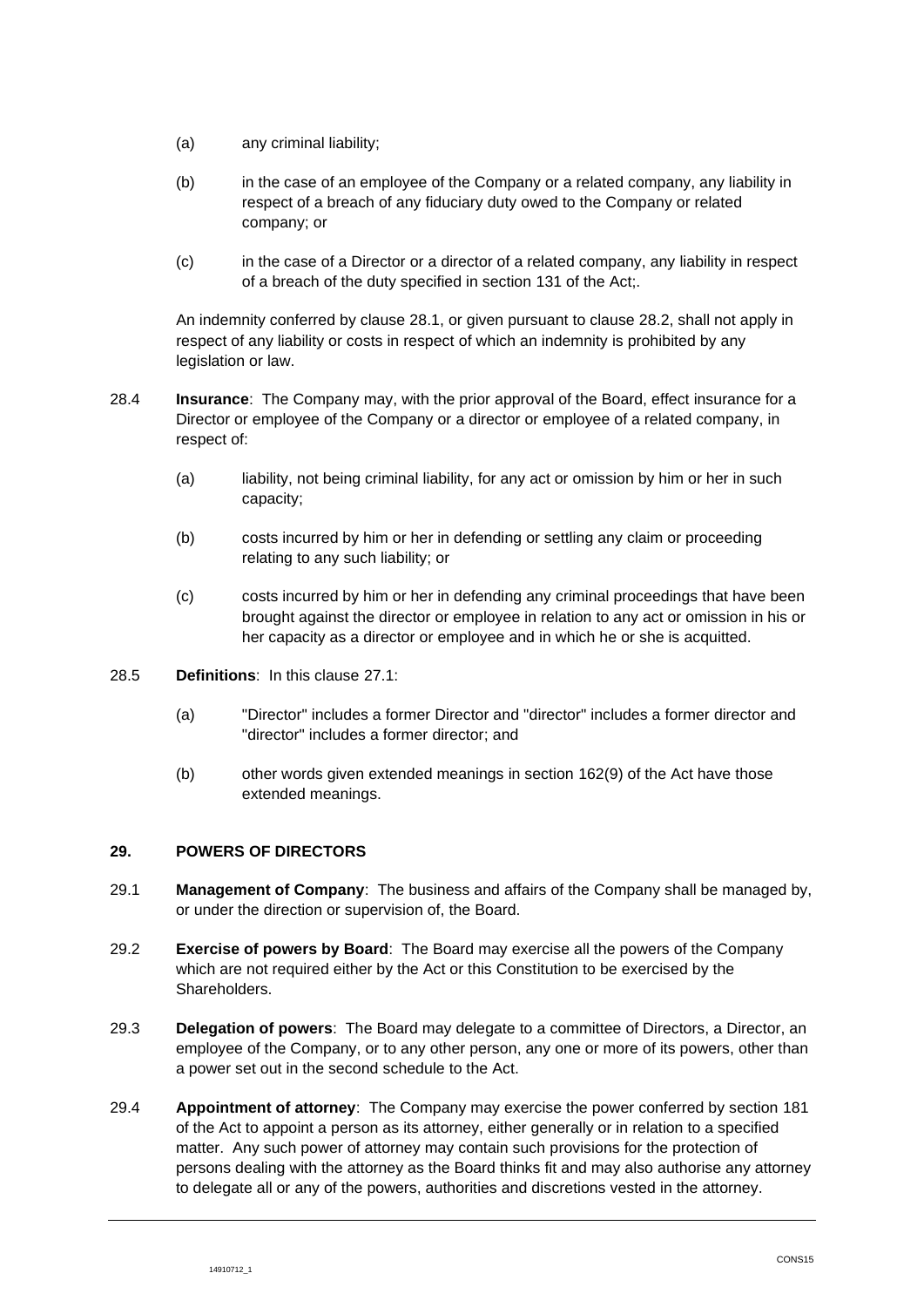29.5 **Ratification by Shareholders**: Subject to the provisions of section 177 of the Act (relating to ratification of directors' actions) the Shareholders, may ratify the purported exercise of a power (or omission) which was, is or will otherwise be a breach of this constitution or the Act by Special Resolution. The purported exercise of a power that is ratified under this clause is deemed to be, and always to have been, a proper and valid exercise of that power.

# **30. INTERESTS OF DIRECTORS**

- 30.1 **Disclosure of Interests**: A Director shall comply with the provisions of section 140 of the Act (relating to disclosure of interest of directors) but failure to comply with that section does not affect the operation of clause [30.2](#page-20-0)
- <span id="page-20-0"></span>30.2 **Personal involvement of Directors**: Notwithstanding any rule of law or equity to the contrary, but subject to sections 107(3) and 141 of the Act (relating to avoidance of transactions in which a Director is Interested) and section 36(4)(a) of the Financial Reporting Act 2013 (prohibiting a director from acting as auditor of a company), a Director may:
	- (a) contract with the Company in any capacity;
	- (b) be a party to any transaction with the Company;
	- (c) have any direct or indirect personal involvement or Interest in any transaction or arrangement to which the Company is a party or in which it is otherwise directly or indirectly interested or involved;
	- (d) become a director or other officer of, or otherwise Interested in, any corporation promoted by the Company or in which the Company may be directly or indirectly interested as a shareholder or otherwise; and
	- (e) retain any remuneration, profit or benefits in relation to any of the foregoing,

and no contract or arrangement of any kind referred to in this clause may be avoided by reason of a Director's Interest.

- 30.3 **Interested Directors may vote, etc**: A Director who is Interested in a transaction entered into, or to be entered into, by the Company may:
	- (a) vote on any matter relating to the transaction;
	- (b) attend a meeting of the Board at which any matter relating to the transaction arises and be included among the Directors present at the meeting for the purposes of a quorum;
	- (c) sign a document relating to the transaction on behalf of the Company; and
	- (d) do any other thing in his or her capacity as a Director in relation to the transaction,

as if the Director were not Interested in the transaction.

30.4 **WhoIly-owned subsidiary**: If the Company is at any time a wholly-owned subsidiary of another company, any Director may, when exercising powers or performing duties as a Director, act in a manner which he or she believes is in the best interests of the Company's holding company, even though it may not be in the best interests of the Company.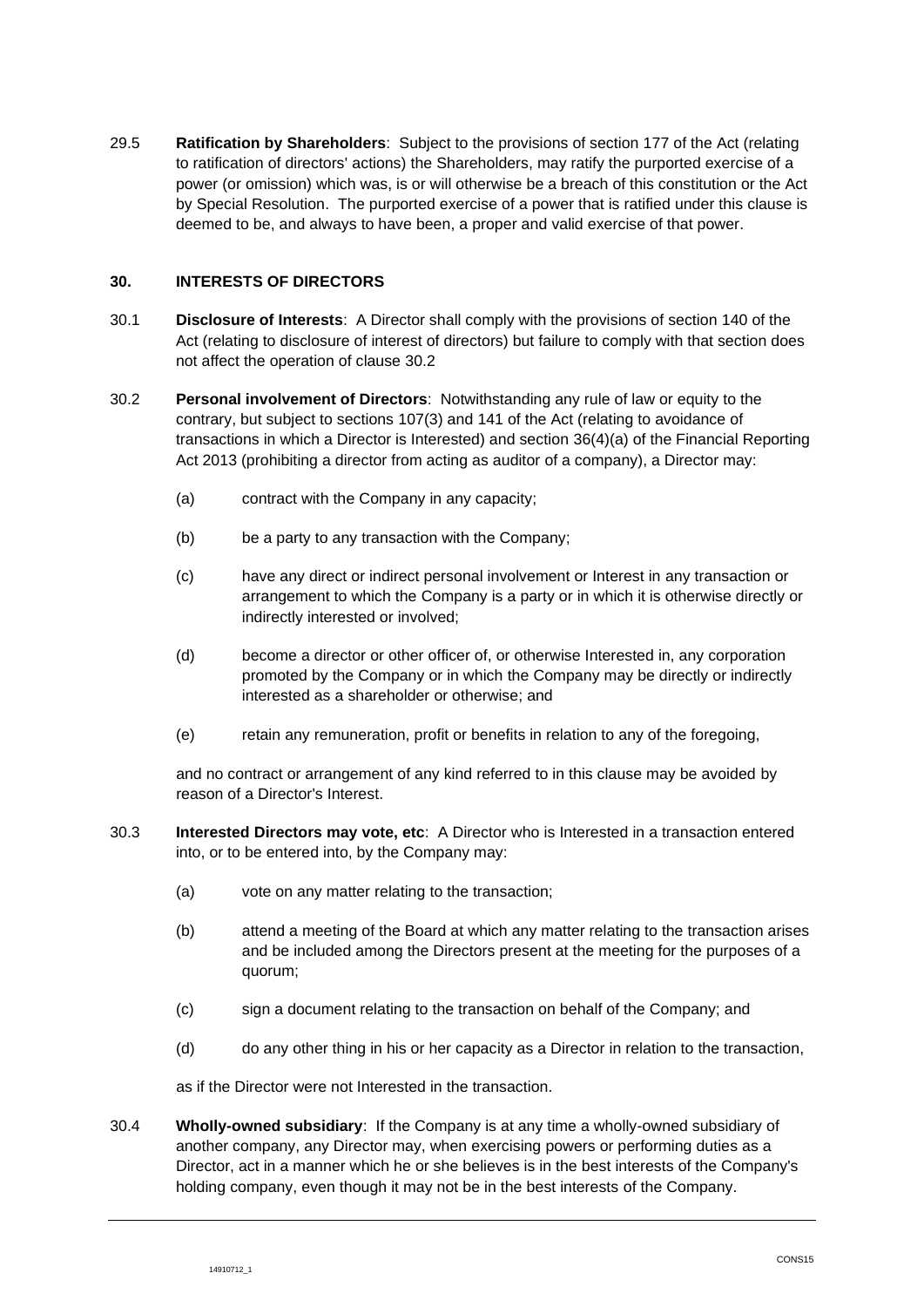# **31. PROCEEDINGS OF BOARD**

- 31.1 **Third schedule to Act not to apply**: The provisions of the third schedule to the Act (relating to proceedings of a board) do not apply to the Company, except to the extent expressly incorporated in this Constitution.
- 31.2 **Alternative forms of meeting**: A meeting of the Board may be held either:
	- (a) by a number of the Directors who constitute a quorum, being assembled together at the place, date and time appointed for the meeting; or
	- (b) by means of audio, audio and visual or electronic communication by which all Directors participating and constituting a quorum can simultaneously hear each other throughout the meeting; or
	- (c) by a combination of the methods described in sub-clauses (a) and (b) above.
- 31.3 **Procedure**: Except as provided in this Constitution, the Board may regulate its own procedure.
- 31.4 **Convening of Meeting**: A Director, or an employee of the Company at the request of a Director, may convene a meeting of the Board by giving notice in accordance with clause [31.5.](#page-21-0)
- <span id="page-21-0"></span>31.5 **Notice of meeting**: The following provisions apply in relation to meetings of the Board (except where otherwise agreed by all Directors in relation to any particular meeting or meetings):
	- (a) Not less than one days' notice of a meeting shall be given to each Director (other than a Director who has waived that right).
	- (b) Notice to a Director of a meeting may be:
		- (i) given to the Director in person by telephone or other oral communication;
		- (ii) delivered to the Director; or
		- (iii) sent by electronic means in accordance with any request made by the Director from time to time for such purpose.
	- (c) A notice of meeting shall:
		- (i) specify the date, time and place of the meeting;
		- (ii) in the case of a meeting by means of audio, or audio and visual, communication, specify the manner in which each Director may participate in the proceedings of the meeting; and
		- (iii) give an indication of the matters to be discussed, in sufficient detail to enable a reasonable Director to appreciate the general import of the matters, unless this is already known to all the Directors or is impracticable in any particular circumstances.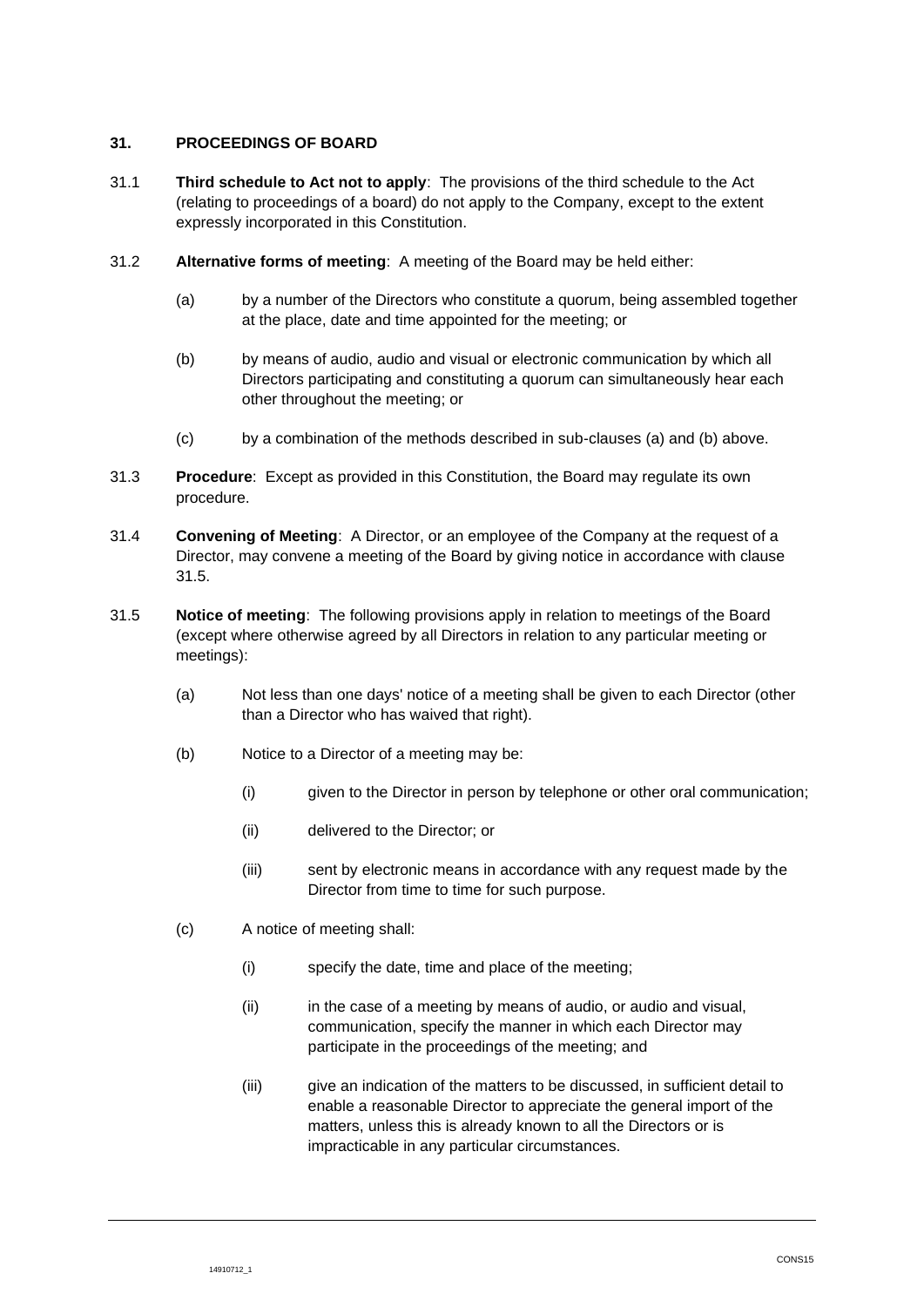- (d) A notice of meeting given to a Director pursuant to this clause is deemed to be given:
	- (i) in the case of oral communication, at the time of notification;
	- (ii) in the case of delivery, by handing the notice to the Director or by delivery of the notice to the address of the Director; or
	- (iii) in the case of electronic means, at the time of transmission.
- (e) If all reasonable efforts have been made to give notice of a meeting to a Director in accordance with this clause but the Director cannot be contacted, notice of the meeting shall be deemed to have been duly given to that Director.
- 31.6 **Waiver of notice irregularity**: An irregularity in the giving of notice of a meeting is waived if each of the Directors either attends the meeting without protest as to the irregularity or agrees (whether before, during or after the meeting) to the waiver.
- 31.7 **Quorum**: A quorum for a meeting of the Board is two Directors. No business may be transacted at a meeting of Directors if a quorum is not present, provided that if quorum is not present within 30 minutes after the time appointed for a meeting of the Board, the chairperson will adjourn the meeting to a specified day, time and place, the day being within the next seven days. If at the adjourned meeting a quorum isn't present within 30 minutes after the time appointed for the meeting, the directors present will constitute a quorum.
- 31.8 **Chairperson**: The Directors may elect one of their number as chairperson of the Board and determine the period for which he or she is to hold office. If no chairperson is elected or if, at a meeting of the Board, the chairperson is not present within 15 minutes after the time appointed for the commencement of the meeting, the Directors present may choose one of their number to be chairperson of the meeting.
- 31.9 **Voting**: Every Director has one vote. The chairperson does not have a casting vote. A resolution of the Board is passed if it is agreed to by all Directors present without dissent, or if a majority of the votes cast on it are in favour of the resolution. A Director present at a meeting of the Board is presumed to have agreed to, and to have voted in favour of, a resolution of the Board unless he or she expressly dissents from or votes against, or expressly abstains from voting on, the resolution at the meeting.
- 31.10 **Written resolution**: A written resolution, signed or assented to by a majority of the Directors entitled to vote on that resolution is as valid and effective as if passed at a meeting of the Board duly convened and held. Any such resolution may consist of several documents (including electronic communication such as email) in similar form, each signed or assented to by one or more Directors (whose assent may be given by electronic communication, including by email). A copy of any such resolution shall be entered in the Records. The Company shall, within seven days after any resolution is passed in accordance with this clause, send a copy of the resolution to each Director who has not signed or assented to the resolution.
- 31.11 **Committees**: A committee of Directors shall, in the exercise of the powers delegated to it, comply with any procedural or other requirements imposed on it by the Board. Subject to any such requirements, the provisions of this Constitution relating to proceedings of Directors apply, with appropriate modification, to meetings of a committee of Directors.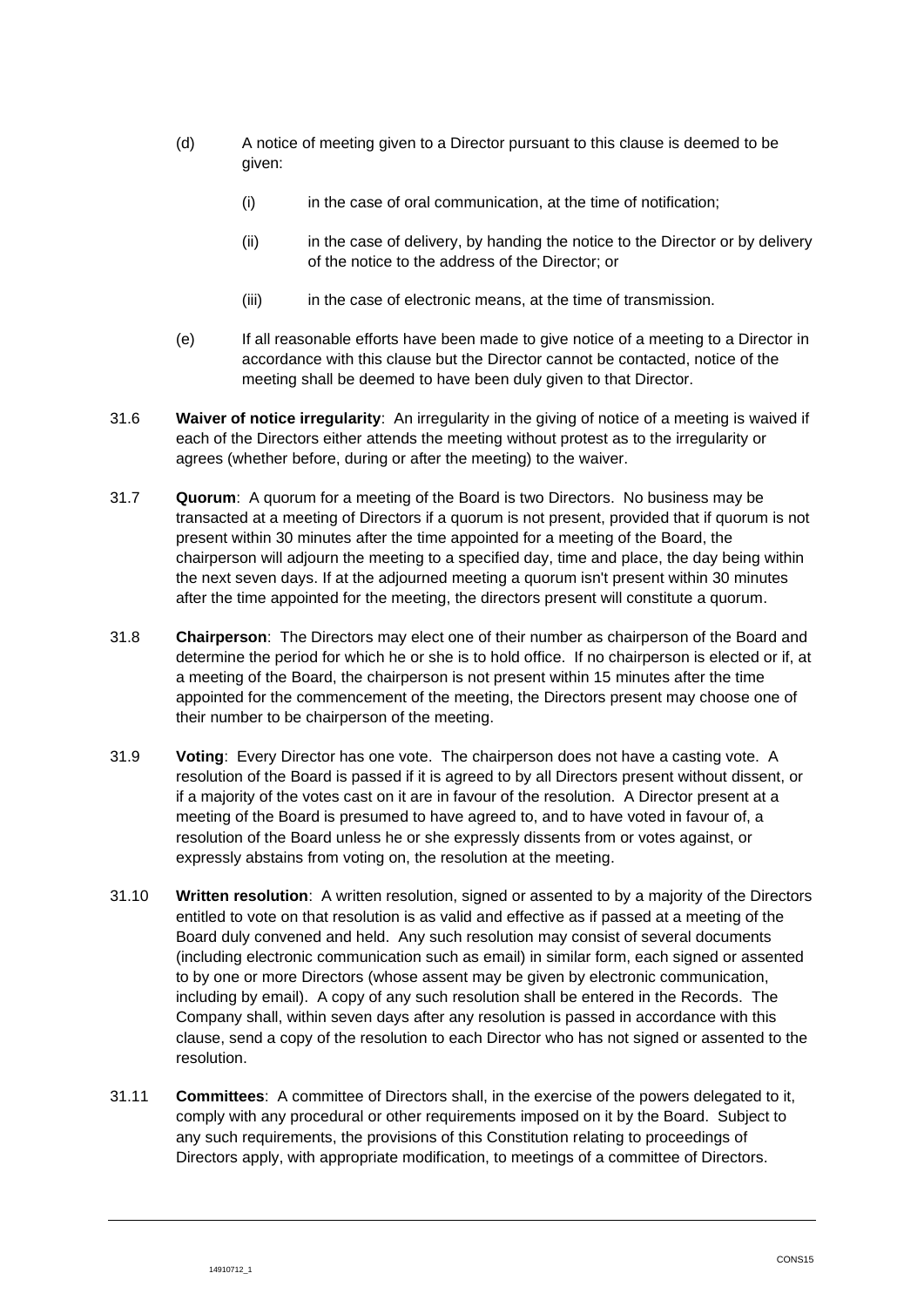- 31.12 **Validity of actions**: The acts of a person as a Director are valid even though the person's appointment was defective or the person is not qualified for appointment.
- 31.13 **Minutes**: The Board shall ensure that minutes are kept of all proceedings at meetings of the Shareholders and of the Board. Minutes which have been signed correct by the chairperson of the meeting are prima facie evidence of the proceedings at the meeting unless they are shown to be inaccurate.
- 31.14 **Board may regulate other proceedings**: Except as set out in this Constitution, the Board may regulate its own procedure.

#### **32. METHOD OF CONTRACTING**

- 32.1 **Deeds**: A deed which is to be entered into by the Company may be signed on behalf of the Company, by:
	- (a) two or more Directors; or
	- (b) if there is only one Director, by that Director whose signature must be witnessed; or
	- (c) a Director, or any person authorised by the Board, whose signature must be witnessed; or
	- (d) one or more attorneys appointed by the Company.
- 32.2 **Other written contracts**: An obligation or contract which is required by law to be in writing, and any other written obligation or contract which is to be entered into by the Company, may be signed on behalf of the Company by a person acting under the express or implied authority of the Company.
- 32.3 **Other obligations**: Any other obligation or contract may be entered into on behalf of the Company in writing or orally by a person acting under the express or implied authority of the Company.

#### **33. NOTICES**

- 33.1 **Reports, etc to Shareholders**: Annual reports, notices and other documents required to be sent to a Shareholder shall be sent in the manner provided in section 391 of the Act.
- 33.2 **Accidental omissions**: The failure to send an annual report, notice, or other document to a Shareholder in accordance with the Act or this Constitution does not invalidate the proceedings at a meeting of Shareholders if the failure to do so was accidental.
- 33.3 **Joint Shareholders**: A notice may be given by the Company to joint Shareholders by giving the notice to the joint Shareholder named first in the Share Register in respect of the Share.
- 33.4 **Shareholder deceased or bankrupt**: If a Shareholder dies or is adjudicated bankrupt, notice may be given in any manner in which notice might have been given if the death or bankruptcy had not occurred, or by giving notice in the manner provided in section 391 of the Act to the Personal Representative of the Shareholder at the address supplied to the Company for that purpose.